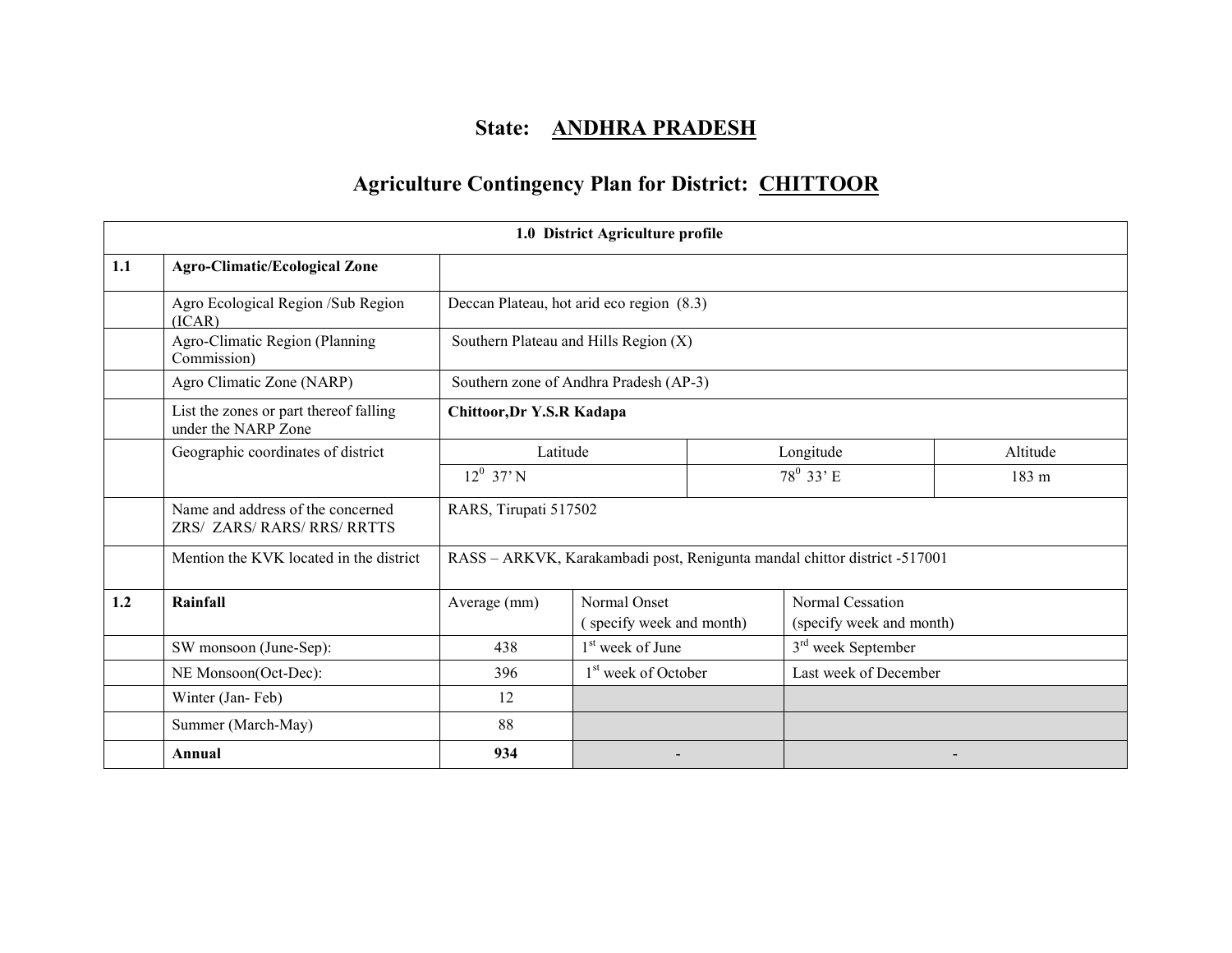| 1.3 | <b>Land</b> use<br>pattern of the<br>district (latest<br>statistics) | Geographical<br>area | Forest<br>area | Land under<br>non-<br>agricultural use | Permanent<br>pastures | Cultivable<br>wasteland | Land under<br>Misc. tree<br>crops and<br>groves | Barren and<br>uncultivable<br>land | Current<br>fallows | Other fallows |
|-----|----------------------------------------------------------------------|----------------------|----------------|----------------------------------------|-----------------------|-------------------------|-------------------------------------------------|------------------------------------|--------------------|---------------|
|     | Area $(900 \text{ ha})$                                              | 1515.1               | 452.0          | 146.4                                  | 33.9                  | 42.1                    | 28.6                                            | 154.4                              | 174.3              | 118.2         |

| 1.4 | <b>Major Soils</b> | Area ('000 ha) | Percent $(\% )$ of total |
|-----|--------------------|----------------|--------------------------|
|     | 1. Red loams       | 232            | 57                       |
|     | 2. Red sandy       | 138            | 34                       |
|     | 3. Clay soils      | 12             |                          |
|     | 4. Balck loamy     |                |                          |
|     | 5. Black loamy     |                |                          |
|     | 6. Red Clay        | 12             |                          |

| 1.5 | <b>Agricultural land use</b> | Area ('000 ha) | Cropping intensity % |
|-----|------------------------------|----------------|----------------------|
|     | Net sown area                |                | 318.7 108.7%         |
|     | Area sown more than once     | 27.7           |                      |
|     | Gross cropped area           | 346.4          |                      |
|     |                              |                |                      |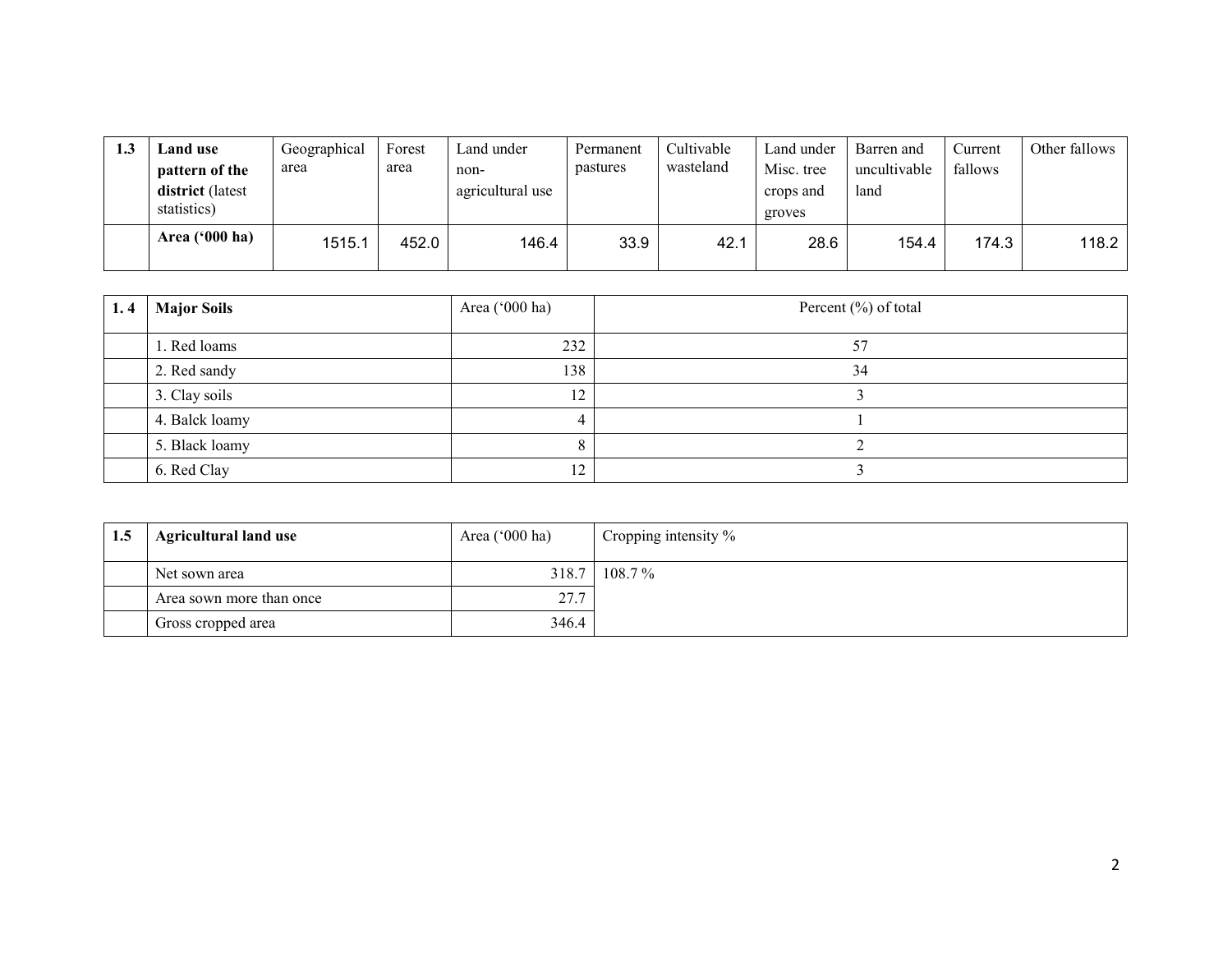| 1.6 | Irrigation                       | Area ('000 ha) | Percent $(\% )$ |                          |          |
|-----|----------------------------------|----------------|-----------------|--------------------------|----------|
|     | Net irrigated area               | 157.4          |                 |                          |          |
|     | Gross irrigated area             | 184.5          |                 |                          |          |
|     | Rainfed area                     | 161.2          |                 |                          |          |
|     | <b>Sources of Irrigation</b>     | Number         | Area (ha)       |                          | $%$ area |
|     | Canals                           |                | 0.3             |                          | 0.2      |
|     | Tanks                            | 8152           | 22.9            |                          | 15.1     |
|     | Tube wells & filter points       | 165000         | 128.8           |                          | 84.7     |
|     | Lift irrigation                  | $\blacksquare$ |                 |                          |          |
|     | Dug wells                        | 38000          |                 |                          |          |
|     | Other sources                    |                | 0.041           |                          | 0.02     |
|     | <b>Total</b>                     |                | 152.0           |                          | 100.0    |
|     | Pumpsets                         | 223007         |                 |                          |          |
|     | Micro-irrigation                 |                | 30335           |                          |          |
|     | Groundwater availability and use | No. of blocks  | $%$ area        | Quality of water         |          |
|     | Over exploited                   | 10             |                 | TDS is more than 2000PPM |          |
|     | Critical                         | 13             |                 |                          |          |
|     | Semi-critical                    | 15             |                 |                          |          |
|     | Safe                             | 37             |                 |                          |          |
|     | Wastewater availability and use  |                |                 |                          |          |

\*Over exploited: groundwater utilization >100%; critical:90-100%; semi-critical: 70-90%; safe: <70%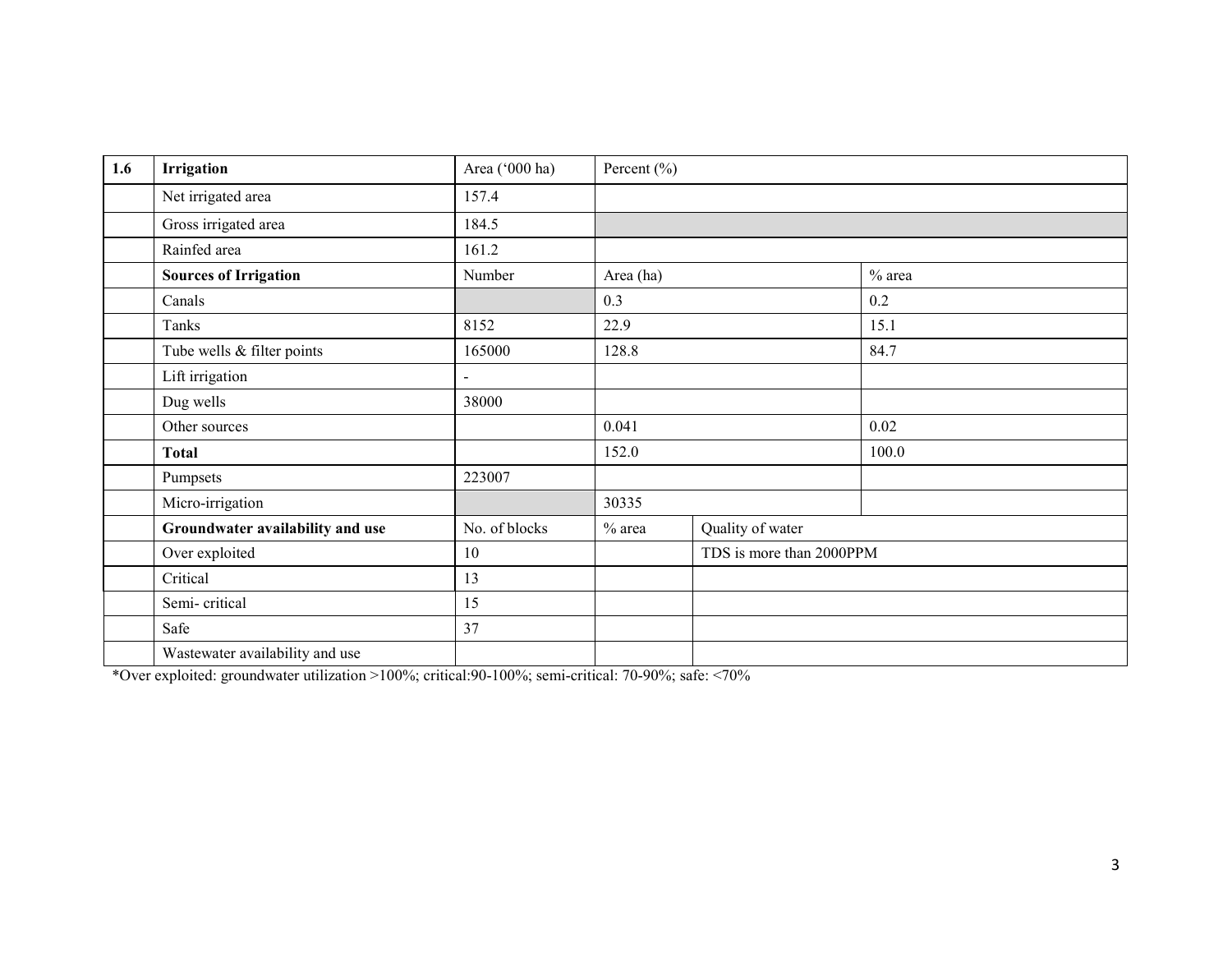# Area under major field crops & horticulture etc.

\*If break-up data (irrigated, rainfed) is not available, give total area

| 1.7 |                | <b>Major Field Crops cultivated</b> |                   |                          |                  | Area ('000 ha)*          |                          |              |
|-----|----------------|-------------------------------------|-------------------|--------------------------|------------------|--------------------------|--------------------------|--------------|
|     |                |                                     | <b>Kharif</b>     |                          |                  | Rabi                     | <b>Summer</b>            | <b>Total</b> |
|     |                |                                     | <b>Irrigated</b>  | Rainfed                  | <b>Irrigated</b> | Rainfed                  |                          |              |
|     | 1              | Groundnut                           | 7.5               | 113.5                    | 16.6             | $\blacksquare$           | $\sim$                   | 137.5        |
|     | $\overline{2}$ | Rice                                | 14.5              | $\overline{\phantom{a}}$ | 34.6             | $\blacksquare$           | $\overline{\phantom{a}}$ | 49           |
|     | 3              | Sugarcane                           | 25.8              | $\blacksquare$           | $\blacksquare$   | $\sim$                   | $\sim$                   | 25.7         |
|     | 4              | Redgram                             | $\sim$            | 8.1                      | 0.5              | $---$                    | $\overline{\phantom{a}}$ | 8.6          |
|     | 5              | Sunflower                           | 0.4               | $\overline{\phantom{a}}$ | 3.1              | $\overline{\phantom{a}}$ | $\sim$                   | 3.4          |
|     |                | <b>Horticulture crops - Fruits</b>  | <b>Total area</b> |                          |                  |                          |                          |              |
|     | 1              | Mango                               | 59.3              |                          |                  |                          |                          |              |
|     | $\overline{2}$ | Banana                              | 1.2               |                          |                  |                          |                          |              |
|     |                | Horticultural crops - Vegetables    | <b>Total area</b> |                          |                  |                          |                          |              |
|     | 1              | Tomato                              | 13.9              |                          |                  |                          |                          |              |
|     | $\overline{c}$ | Chillies                            | 3.14              |                          |                  |                          |                          |              |
|     | 3              | Brinjal                             | 1.9               |                          |                  |                          |                          |              |
|     | $\overline{4}$ | Potato                              | 1.8               |                          |                  |                          |                          |              |
|     | 5              | Beans                               | 1.5               |                          |                  |                          |                          |              |

|   | <b>Spices and Plantation crops</b> | <b>Total area</b>                |  |
|---|------------------------------------|----------------------------------|--|
|   | .oconut                            | $\overline{\phantom{0}}$<br>4.54 |  |
| ∼ | tamarınd                           | 2.50                             |  |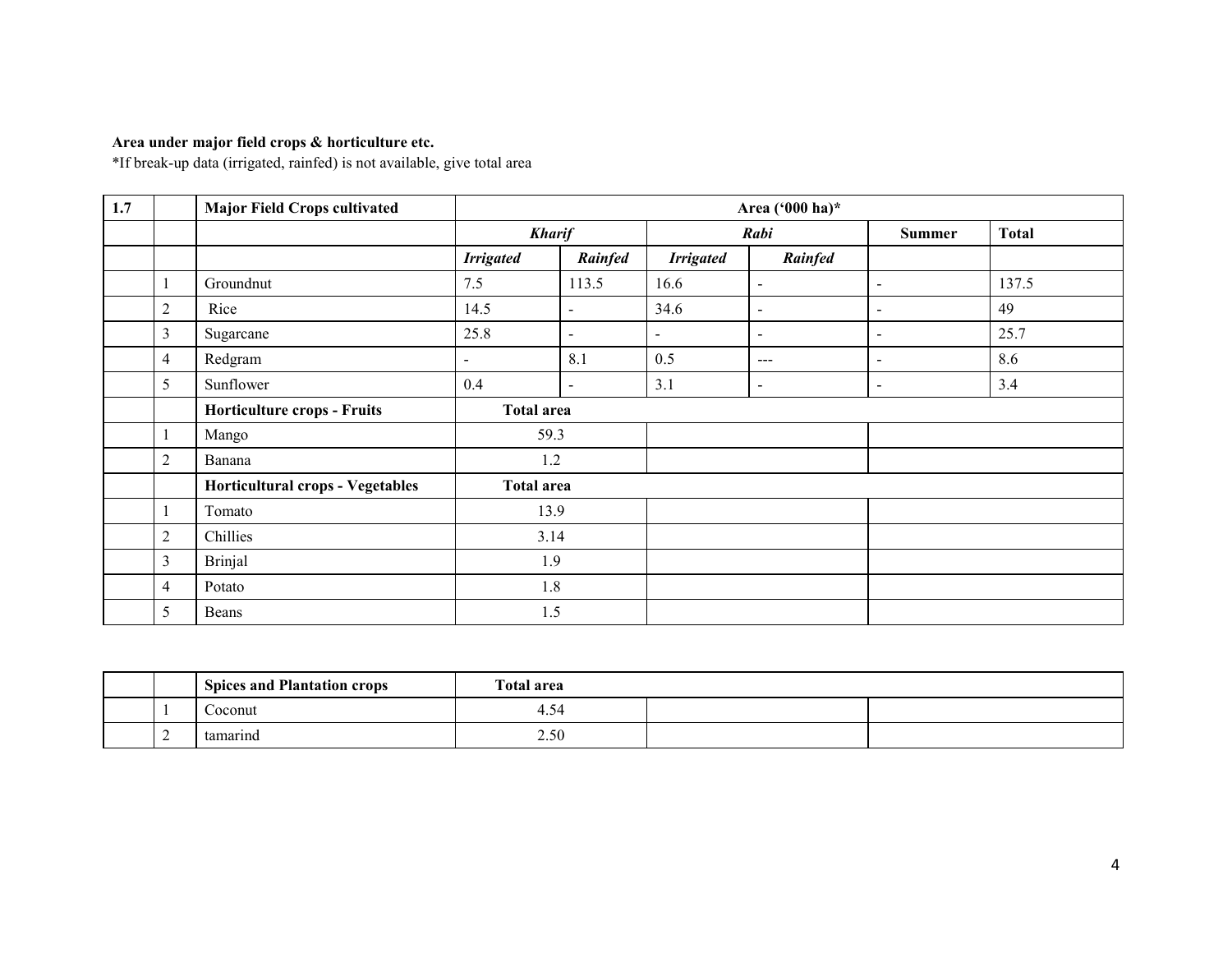| 1.8  | <b>Livestock</b>                                               |                                                 |       | <b>Male ('000)</b>            |                          | Female ('000)                            |         |                                                        | <b>Total ('000)</b>               |  |  |
|------|----------------------------------------------------------------|-------------------------------------------------|-------|-------------------------------|--------------------------|------------------------------------------|---------|--------------------------------------------------------|-----------------------------------|--|--|
|      | Non descriptive Cattle (local low yielding)                    |                                                 |       | 154.3                         | 201.4                    |                                          |         | 355.7                                                  |                                   |  |  |
|      | Crossbred cattle                                               |                                                 | 91.6  |                               | 656.9                    |                                          |         | 748.5                                                  |                                   |  |  |
|      | Non descriptive Buffaloes (local low yielding)                 |                                                 |       | 21.9                          | 117.8                    |                                          |         | 139.7                                                  |                                   |  |  |
|      | <b>Graded Buffaloes</b>                                        |                                                 |       |                               |                          |                                          |         |                                                        |                                   |  |  |
|      | Goat                                                           |                                                 |       |                               |                          |                                          |         | 490.9                                                  |                                   |  |  |
|      | Sheep                                                          |                                                 |       |                               |                          |                                          |         | 1116.6                                                 |                                   |  |  |
|      | Others (Camel, Pig, Yak etc.)                                  |                                                 |       |                               |                          |                                          |         | 11.9                                                   |                                   |  |  |
|      | Commercial dairy farms (Number)                                |                                                 |       |                               |                          |                                          |         |                                                        |                                   |  |  |
| 1.9  | <b>Poultry</b>                                                 |                                                 |       | No. of farms                  |                          |                                          |         | <b>Total No. of birds (number)</b>                     |                                   |  |  |
|      | Commercial                                                     |                                                 |       |                               |                          |                                          | 214150  |                                                        |                                   |  |  |
|      | Backyard                                                       |                                                 |       |                               |                          |                                          | 1418692 |                                                        |                                   |  |  |
| 1.10 |                                                                | Fisheries (Data source: Chief Planning Officer) |       |                               |                          |                                          |         |                                                        |                                   |  |  |
|      | A. Capture                                                     |                                                 |       |                               |                          |                                          |         |                                                        |                                   |  |  |
|      | i) Marine (Data Source:<br>Fisheries Department)               | No. of fishermen                                |       |                               | <b>Boats</b>             | <b>Nets</b>                              |         |                                                        | <b>Storage</b><br>facilities (Ice |  |  |
|      |                                                                |                                                 |       | Mechanized                    | Non-<br>mechanized       | Mechanized<br>(Trawl nets,<br>Gill nets) |         | Non-mechanized<br>(Shore Seines,<br>Stake & trap nets) | plants etc.)                      |  |  |
|      |                                                                |                                                 | 20016 | nil                           |                          |                                          |         |                                                        |                                   |  |  |
|      | ii) Inland (Data Source:                                       |                                                 |       | <b>No. Farmer owned ponds</b> |                          | <b>No. of Reservoirs</b>                 |         | No. of village tanks                                   |                                   |  |  |
|      | <b>Fisheries Department)</b>                                   |                                                 |       | 17                            |                          | $\sim$                                   |         | $\overline{a}$                                         |                                   |  |  |
|      | <b>B.</b> Culture                                              |                                                 |       |                               |                          |                                          |         |                                                        |                                   |  |  |
|      |                                                                |                                                 |       | Water Spread Area (ha)        |                          | Yield (t/ha)                             |         |                                                        | Production ('000 tons)            |  |  |
|      | i) Brackish water (Data Source:<br>MPEDA/Fisheries Department) |                                                 |       |                               | $\overline{\phantom{a}}$ |                                          |         |                                                        |                                   |  |  |
|      | ii) Fresh water (Data Source: Fisheries<br>Department)         |                                                 | 16    |                               | $\blacksquare$           |                                          |         |                                                        |                                   |  |  |
|      | <b>Others</b>                                                  |                                                 |       |                               | $\blacksquare$           |                                          |         | 0.5                                                    |                                   |  |  |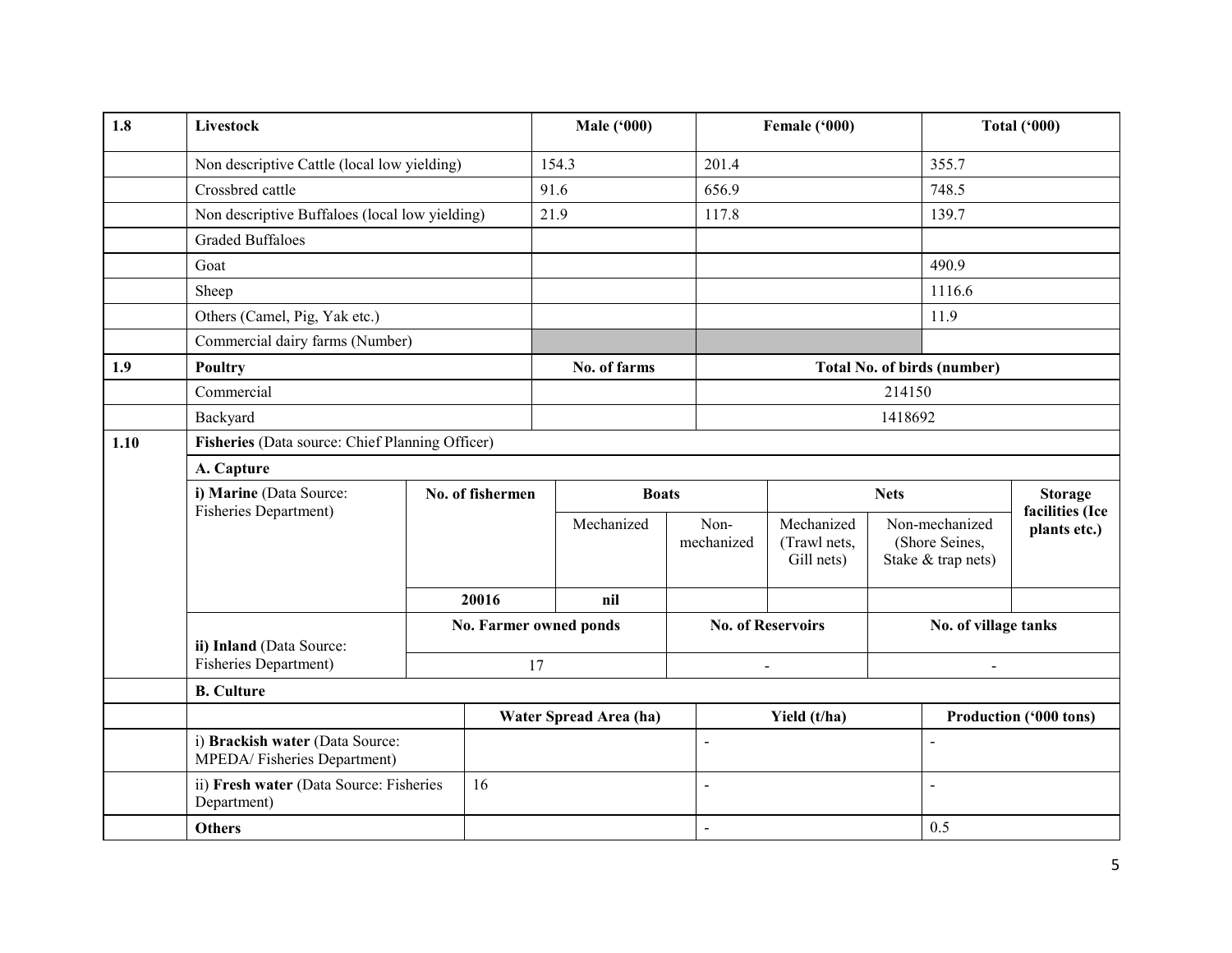| 1.11 | <b>Production and</b>                                                                        | Kharif                |                         | Rabi                  |                         | <b>Summer</b>         |                          | <b>Total</b>          |                         |
|------|----------------------------------------------------------------------------------------------|-----------------------|-------------------------|-----------------------|-------------------------|-----------------------|--------------------------|-----------------------|-------------------------|
|      | <b>Productivity of</b><br>major crops<br>(Average of last 5<br>years: 2004, 05,06,<br>07,08) | Production<br>(000 t) | Productivity<br>(kg/ha) | Production<br>(000 t) | Productivity<br>(kg/ha) | Production<br>(000 t) | Productivity<br>(kg/ha)  | Production<br>(000 t) | Productivity<br>(kg/ha) |
|      | Groundnut                                                                                    | 98.6                  | 681                     | 45.2                  | 2561                    | $\sim$                | $\overline{\phantom{a}}$ | 143.8                 | 1621                    |
|      | Sugarcane                                                                                    | 2410                  | 84795                   | $\sim$                | $\blacksquare$          | $\sim$                | $\overline{\phantom{a}}$ | 2410                  | 84795                   |
|      | Paddy                                                                                        | 47.4                  | 2713                    | 102.8                 | 2770                    |                       |                          | 150.2                 | 2742                    |
|      | Major<br>Horticultural<br>crops                                                              |                       |                         |                       |                         |                       |                          |                       |                         |
|      | Tomato                                                                                       |                       |                         |                       |                         |                       |                          | 263.4                 | 19000                   |
|      | Chillies                                                                                     |                       |                         |                       |                         |                       |                          | 2.75                  | 3070                    |
|      | <b>Brinjal</b>                                                                               |                       |                         |                       |                         |                       |                          | 35.3                  | 18667                   |
|      | Potato                                                                                       |                       |                         |                       |                         |                       |                          | 34.2                  | 19000                   |
|      | Beans                                                                                        |                       |                         |                       |                         |                       |                          | 16.3                  | 10333                   |
|      | <b>Spices and Plantation crops</b>                                                           |                       |                         |                       |                         |                       |                          |                       |                         |
|      | Coconut                                                                                      |                       |                         |                       |                         |                       |                          |                       |                         |
|      | tamarind                                                                                     |                       |                         |                       |                         |                       |                          | 24.2                  | 9700                    |

| 1.12 | Sowing window for 5<br>major crops (start and<br>end of sowing period) | Groundnut                                         | Paddy                                         | Sugarcane                     | Redgram                                             | Sunflower                           |
|------|------------------------------------------------------------------------|---------------------------------------------------|-----------------------------------------------|-------------------------------|-----------------------------------------------------|-------------------------------------|
|      | Kharif-Rainfed                                                         | June $1^{st}$ FN to July $2^{nd}$ FN              | $\qquad \qquad - \qquad -$                    | $\frac{1}{2}$                 | June $1st$ FN to<br>August $1st$ FN                 | July $2nd$ FN to<br>August $1st FN$ |
|      | Kharif-Irrigated                                                       | May $1^{\text{st}}$ FN to June $1^{\text{st}}$ FN | May $2^{nd}$ FN to July $2^{nd}$<br><b>FN</b> | ---                           |                                                     | $- - -$                             |
|      | Rabi-Rainfed                                                           | $- - -$                                           | $---$                                         | $---$                         | September $2nd$ FN<br>to October 1 <sup>st</sup> FN | ---                                 |
|      | Rabi-Irrigated                                                         | Nov $15^{th}$ – Dec $30^{th}$                     | Nov $1st FN – Dec 30th$                       | December $1st$ FN to<br>March | ---                                                 | Nov $1st FN -$<br>Dec $30th$        |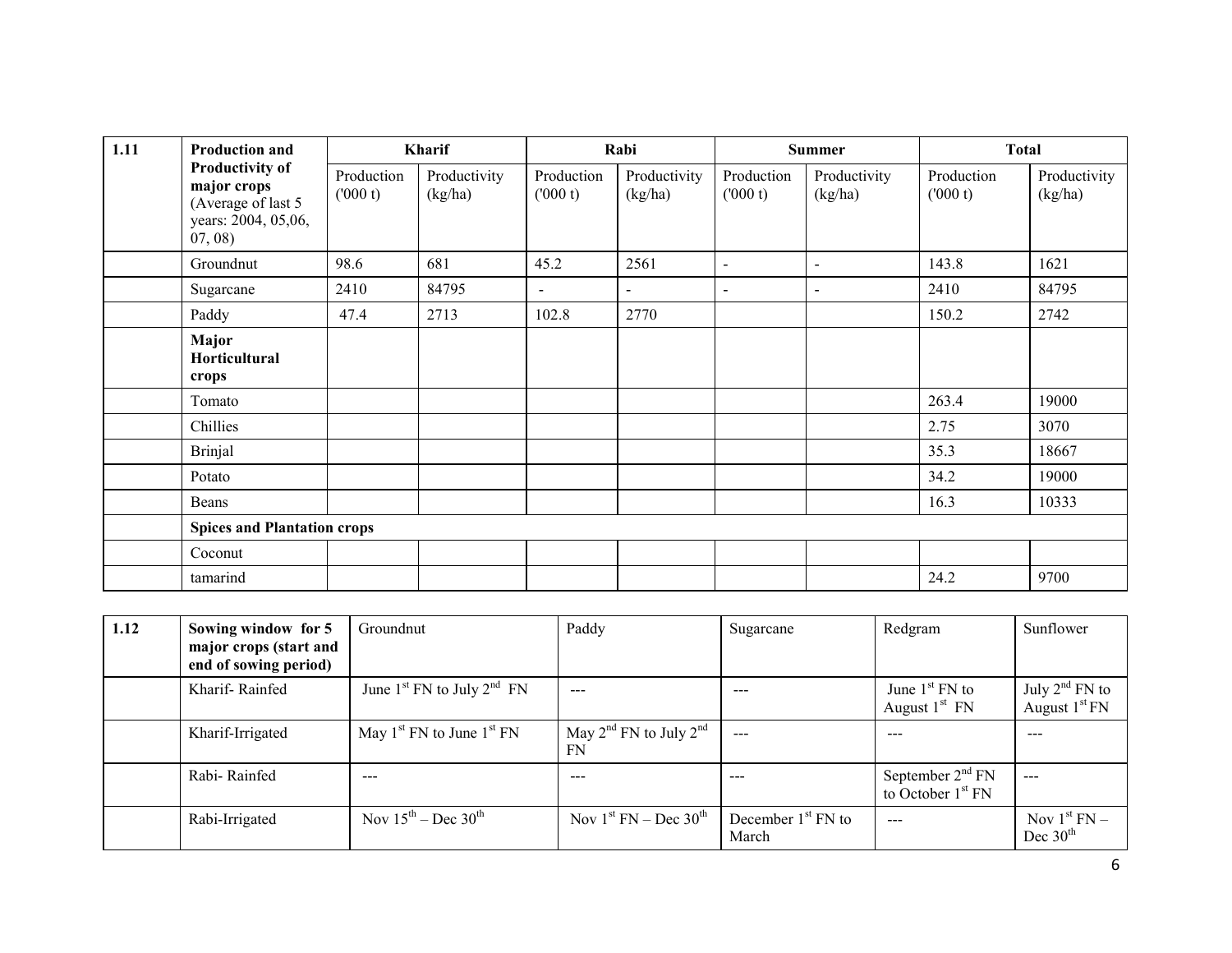| 1.13 | What is the major contingency the district is prone to? (Tick mark<br>and mention years if known during the last 10 year period)                                        |                                             |                                          |            |
|------|-------------------------------------------------------------------------------------------------------------------------------------------------------------------------|---------------------------------------------|------------------------------------------|------------|
|      |                                                                                                                                                                         | Regular                                     | Occasional                               | None       |
|      | Drought                                                                                                                                                                 | V                                           |                                          |            |
|      | Flood                                                                                                                                                                   |                                             |                                          | $\sqrt{ }$ |
|      | High intense storms                                                                                                                                                     |                                             |                                          | V          |
|      | Cyclone                                                                                                                                                                 |                                             |                                          | N          |
|      | Hail storm                                                                                                                                                              |                                             |                                          | V          |
|      | Heat wave                                                                                                                                                               |                                             |                                          | V          |
|      | Cold wave                                                                                                                                                               |                                             |                                          | $\sqrt{ }$ |
|      | Frost                                                                                                                                                                   |                                             |                                          | $\sqrt{ }$ |
|      | Sea water inundation                                                                                                                                                    |                                             |                                          | $\sqrt{ }$ |
|      | Pests and diseases (Red hairy caterpillar, Leaf webber and Spodoptera in<br>Groundnt, Blast, stem borer and leaf folder in Paddy and Early shoot borer<br>in Sugarcane) | Peanut bud necrosis disease in<br>Groundnut | Red hairy<br>caterpillar in<br>Groundnut |            |
|      |                                                                                                                                                                         |                                             |                                          |            |

| 1.14 | Include Digital maps of the district for | Location map of district within State as Annexure I | Enclosed: Yes |
|------|------------------------------------------|-----------------------------------------------------|---------------|
|      |                                          | Mean annual rainfall as Annexure 2                  | Enclosed: No  |
|      |                                          | Soil map as Annexure 3                              | Enclosed: Yes |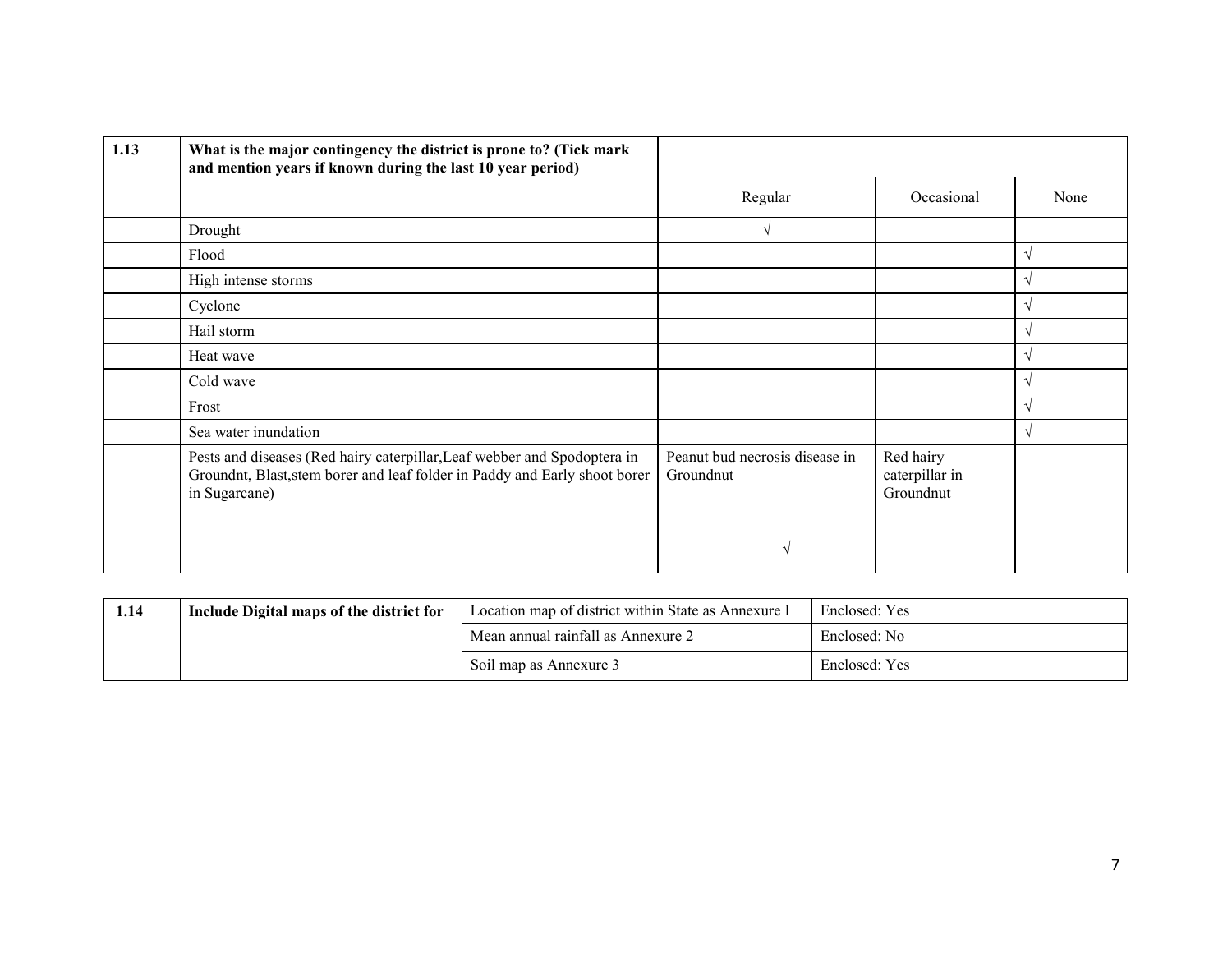Chittoor District in Andhra Pradesh

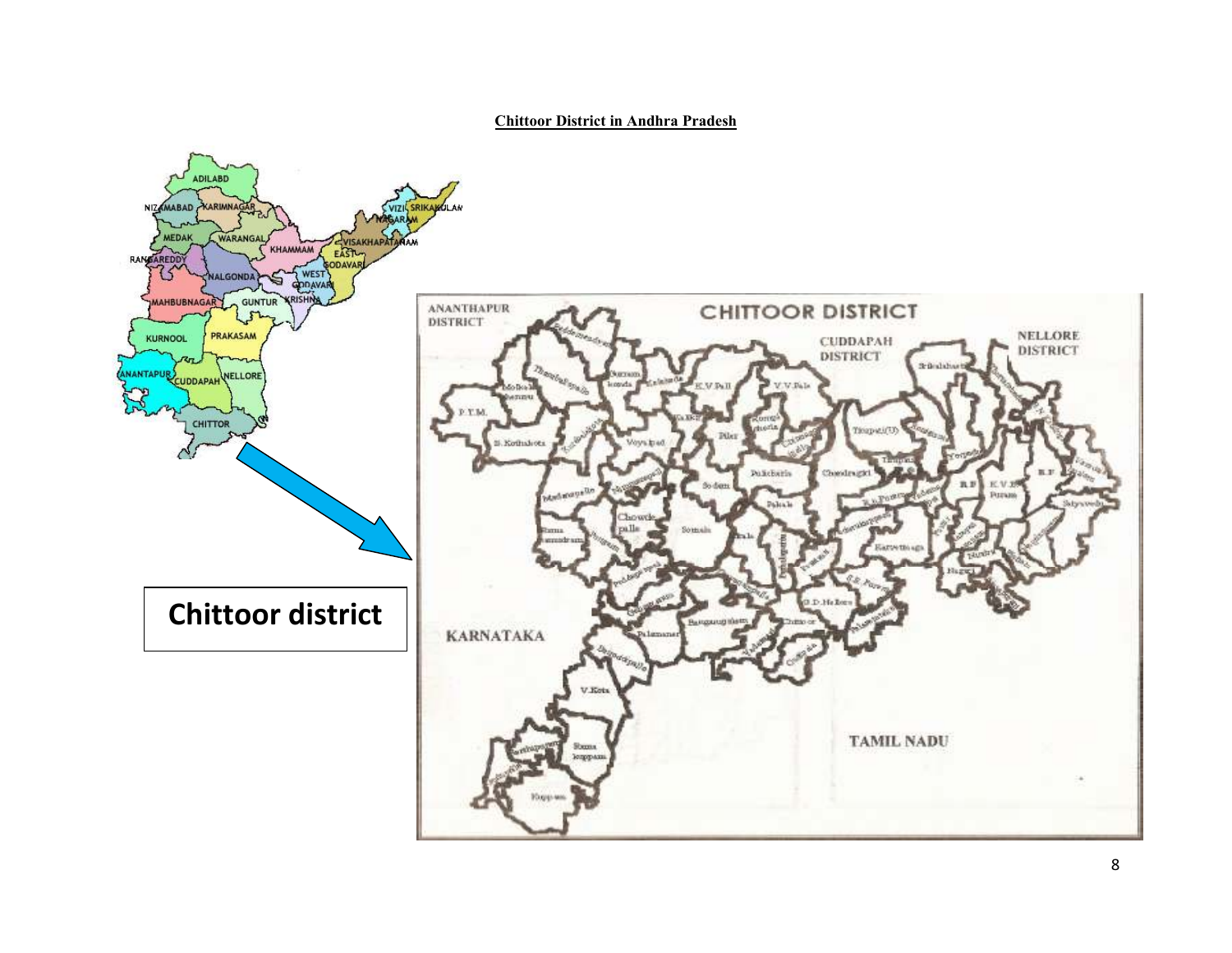

9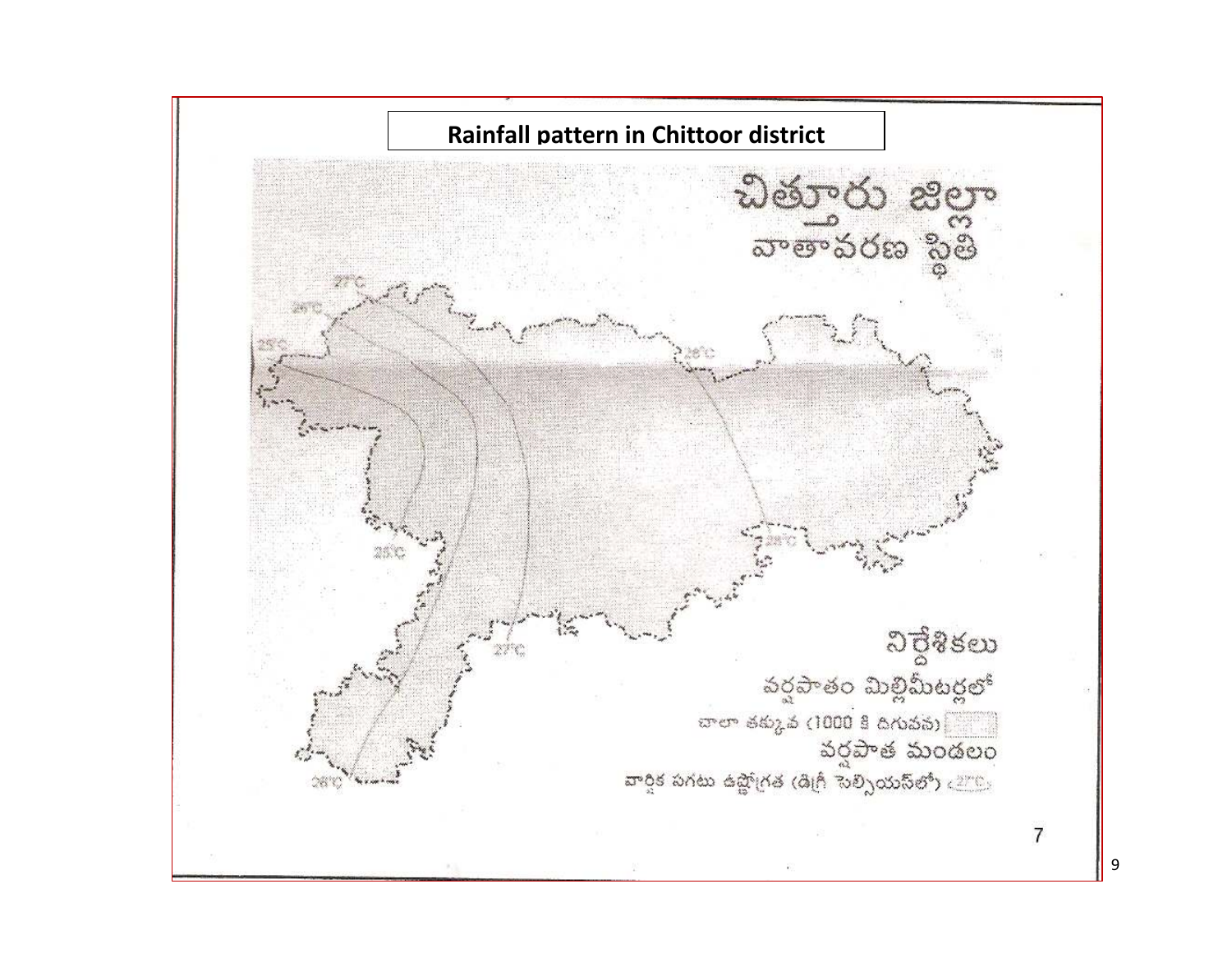# 2.0 Strategies for weather related contingencies

### 2.1 Drought

#### 2.1.1 Rainfed situation

| <b>Condition 1</b>                                    |                                                |                                                           |                                                                                                                                                                                  | <b>Suggested Contingency measures</b>                                                     |                                                  |
|-------------------------------------------------------|------------------------------------------------|-----------------------------------------------------------|----------------------------------------------------------------------------------------------------------------------------------------------------------------------------------|-------------------------------------------------------------------------------------------|--------------------------------------------------|
| <b>Early season</b><br>drought<br>(delayed onset)     | <b>Major Farming</b><br>situation <sup>a</sup> | Crop normal /cropping<br>system <sup>b</sup>              | Change in crop/cropping<br>system <sup>c</sup>                                                                                                                                   | Agronomic measures <sup>d</sup>                                                           | <b>Remarks</b> on<br>Implementation <sup>e</sup> |
| Delay by 2<br>weeks June 2 <sup>nd</sup><br><b>FN</b> | 1 Rainfed - shallow<br>Red soil                | Groundnut, + Redgram<br>intercropping $(7:1)$ or $(11:1)$ | No change                                                                                                                                                                        | Mechanical sowing with<br>tractor drawn seed drills<br>as the sowing window is<br>narrow. |                                                  |
| Delay by 4<br>weeks July1 <sup>st</sup><br><b>FN</b>  | Rainfed - shallow<br>Red soil                  | Groundnut, + Redgram<br>intercropping $(7:1)$ or $(11:1)$ | No change                                                                                                                                                                        | Sowing with tractor<br>drawn seed drill                                                   |                                                  |
| Delay by 6<br>weeks July $2nd$<br><b>FN</b>           | Rainfed - shallow<br>Red soil                  | Groundnut, + Redgram $(7:1)$<br>or 11:1                   | Redgram (LRG-30,41)<br>Jowar (CSH-5, ASH-1)<br>Redgram + Tomato<br>Field bean (TFB-5)<br>Maize (30V92)<br>Green gram<br>$(LGG-407, 420)$<br>Black gram (LBG-20,T-<br>$9, PBG-1)$ | Sowing with tractor<br>drawn seed drill                                                   | Seed source from<br><b>APSSDC AND NSP</b>        |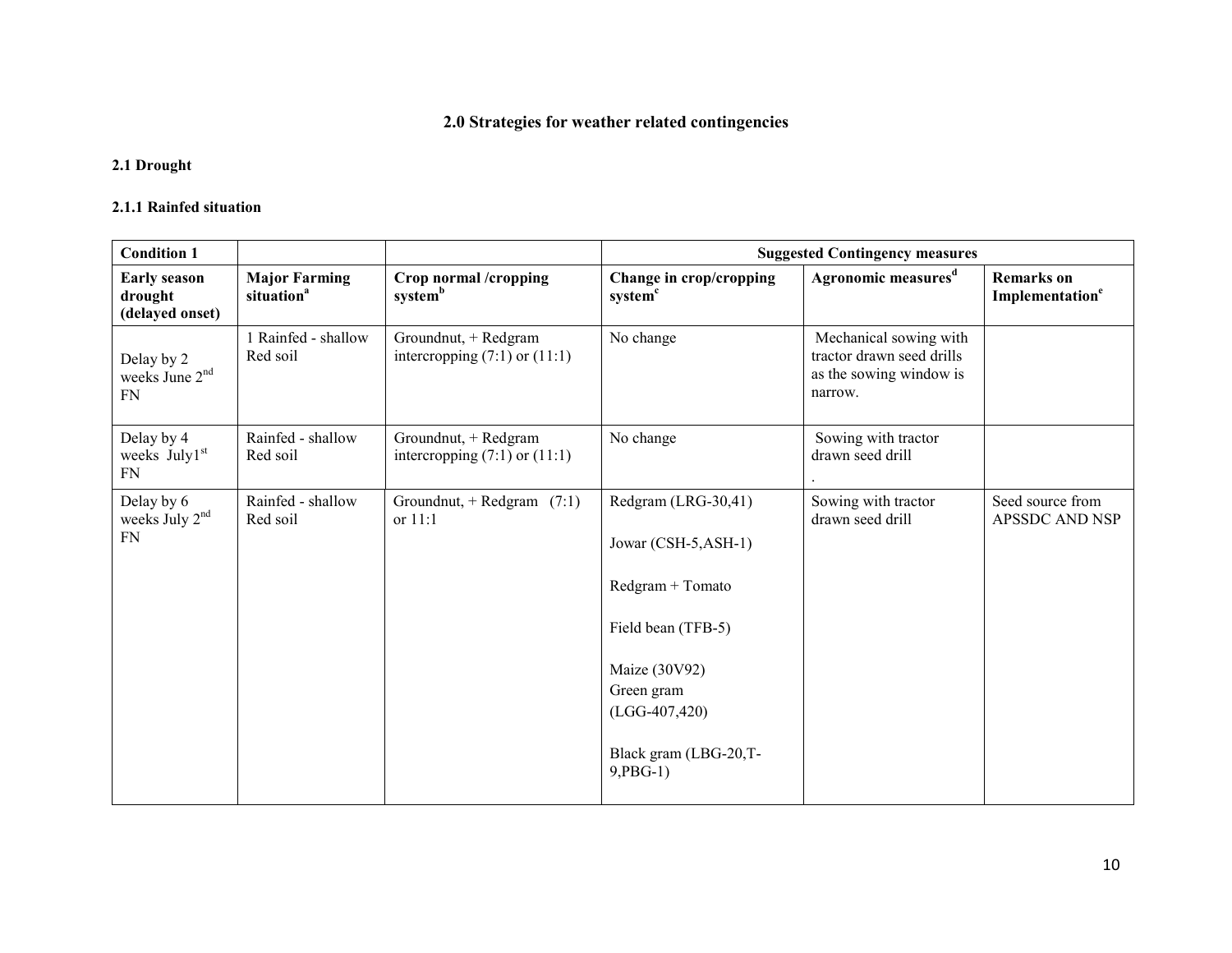| <b>Condition 1</b>                                |                                                |                                              |                                                                                                        | <b>Suggested Contingency measures</b>                                           |                                                  |
|---------------------------------------------------|------------------------------------------------|----------------------------------------------|--------------------------------------------------------------------------------------------------------|---------------------------------------------------------------------------------|--------------------------------------------------|
| <b>Early season</b><br>drought<br>(delayed onset) | <b>Major Farming</b><br>situation <sup>a</sup> | Crop normal /cropping<br>system <sup>b</sup> | Change in crop/cropping<br>system <sup>c</sup>                                                         | Agronomic measures <sup>d</sup>                                                 | <b>Remarks</b> on<br>Implementation <sup>e</sup> |
| Delay by 8<br>weeks August                        | Rainfed - shallow<br>Red soil                  | Groundnut, + Redgram $(7:1)$<br>or $11:1$    | Red gram (LRG-30,41)<br>Jowar $(CSH-5, ASH-1)$<br>Black gram (LBG-17,20)<br>Green gram $(LGG-407,460)$ | Protect against Shoot fly<br>in Jowar<br>Use higher seed rate (30)<br>$%$ more) |                                                  |

| <b>Condition 1</b>                               |                                                |                                            | <b>Suggested Contingency measures</b> |                                                                 |                                                  |  |
|--------------------------------------------------|------------------------------------------------|--------------------------------------------|---------------------------------------|-----------------------------------------------------------------|--------------------------------------------------|--|
| <b>Early season</b><br>drought<br>(Normal onset) | <b>Major Farming</b><br>situation <sup>a</sup> | Crop/cropping system <sup>b</sup>          | Crop management <sup>c</sup>          | Soil management <sup>d</sup>                                    | <b>Remarks</b> on<br>Implementation <sup>e</sup> |  |
| $15-20$ days dry<br>spell after<br>sowing        | Rainfed - shallow<br>Red soil                  | Groundnut + Redgram $(7:1)$<br>or $11:1$ ) | $\overline{\phantom{a}}$              | Take up hoeing to<br>suppress weeds and to<br>create dust mulch |                                                  |  |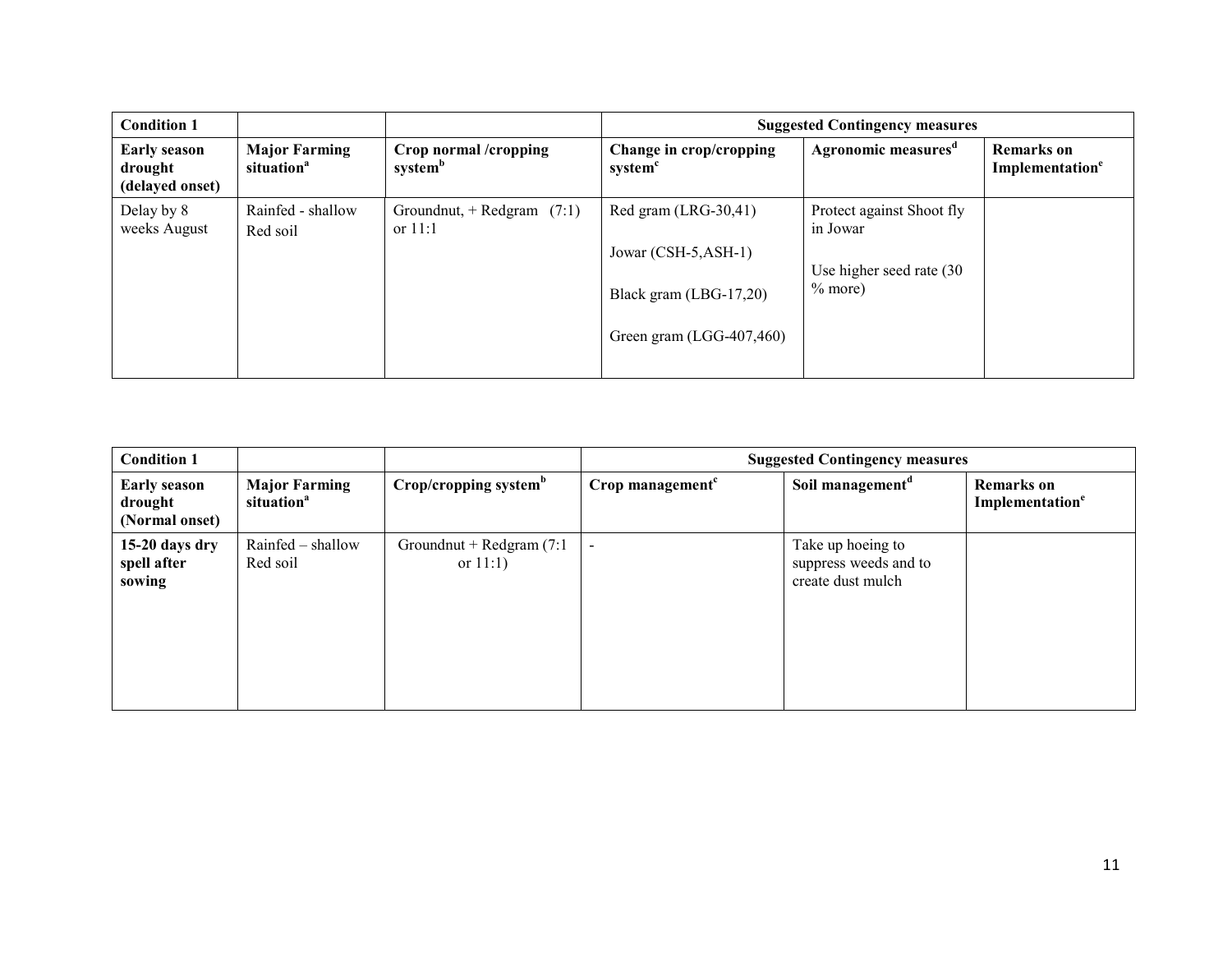| <b>Condition 1</b>                                                      |                                                |                                                 |                                                                                                                                                  | <b>Suggested Contingency measures</b>                                                                              |                                                  |  |  |
|-------------------------------------------------------------------------|------------------------------------------------|-------------------------------------------------|--------------------------------------------------------------------------------------------------------------------------------------------------|--------------------------------------------------------------------------------------------------------------------|--------------------------------------------------|--|--|
| Mid season<br>drought (long<br>dry spell, $> 2$<br>consecutive<br>weeks | <b>Major Farming</b><br>situation <sup>a</sup> | Crop/cropping system <sup>b</sup>               | $Crop$ management <sup><math>c</math></sup>                                                                                                      | Soil management <sup>d</sup>                                                                                       | <b>Remarks</b> on<br>Implementation <sup>e</sup> |  |  |
| At vegetative<br>stage                                                  | Rainfed - shallow<br>Red soil                  | Groundnut + Redgram<br>$(7:1 \text{ or } 11:1)$ | 1. Life saving irrigation with<br>harvested rain water in farm<br>ponds (10 mm depth.) using<br>sprinkler<br>2. Foliar spray of urea $\omega$ 2% | Take up hoeing to<br>suppress weeds and to<br>create dust mulch<br>2. Open dead furrow to<br>retain the rain water | Encourage farm ponds<br>under NREGA              |  |  |

| At reproductive<br>stage | Rainfed - shallow<br>red soils | Groundnut + Redgram<br>intercropping system | 1. Life saving irrigation with<br>harvested rain water in farm<br>ponds (10 mm depth.) using<br>sprinkler<br>2. Foliar spray of 2% urea | As above | $-do-$ |
|--------------------------|--------------------------------|---------------------------------------------|-----------------------------------------------------------------------------------------------------------------------------------------|----------|--------|
|--------------------------|--------------------------------|---------------------------------------------|-----------------------------------------------------------------------------------------------------------------------------------------|----------|--------|

|                            |                                                |                                             | <b>Suggested Contingency measures</b>                                                                                                                                                      |                                 |                                                  |  |
|----------------------------|------------------------------------------------|---------------------------------------------|--------------------------------------------------------------------------------------------------------------------------------------------------------------------------------------------|---------------------------------|--------------------------------------------------|--|
| <b>Terminal</b><br>drought | <b>Major Farming</b><br>situation <sup>a</sup> | Crop/cropping system <sup>b</sup>           | Crop management <sup>c</sup>                                                                                                                                                               | Rabi Crop planning <sup>d</sup> | <b>Remarks</b> on<br>Implementation <sup>e</sup> |  |
|                            | Rainfed - shallow<br>red soils                 | Groundnut + Redgram<br>intercropping system | 1. Life saving irrigation<br>using run off harvesting<br>water in farm ponds with<br>micro irrigation<br>2. Harvesting the crop with<br>mechanical harvesters<br>at physiological maturity | Horse gram                      | $-do-$                                           |  |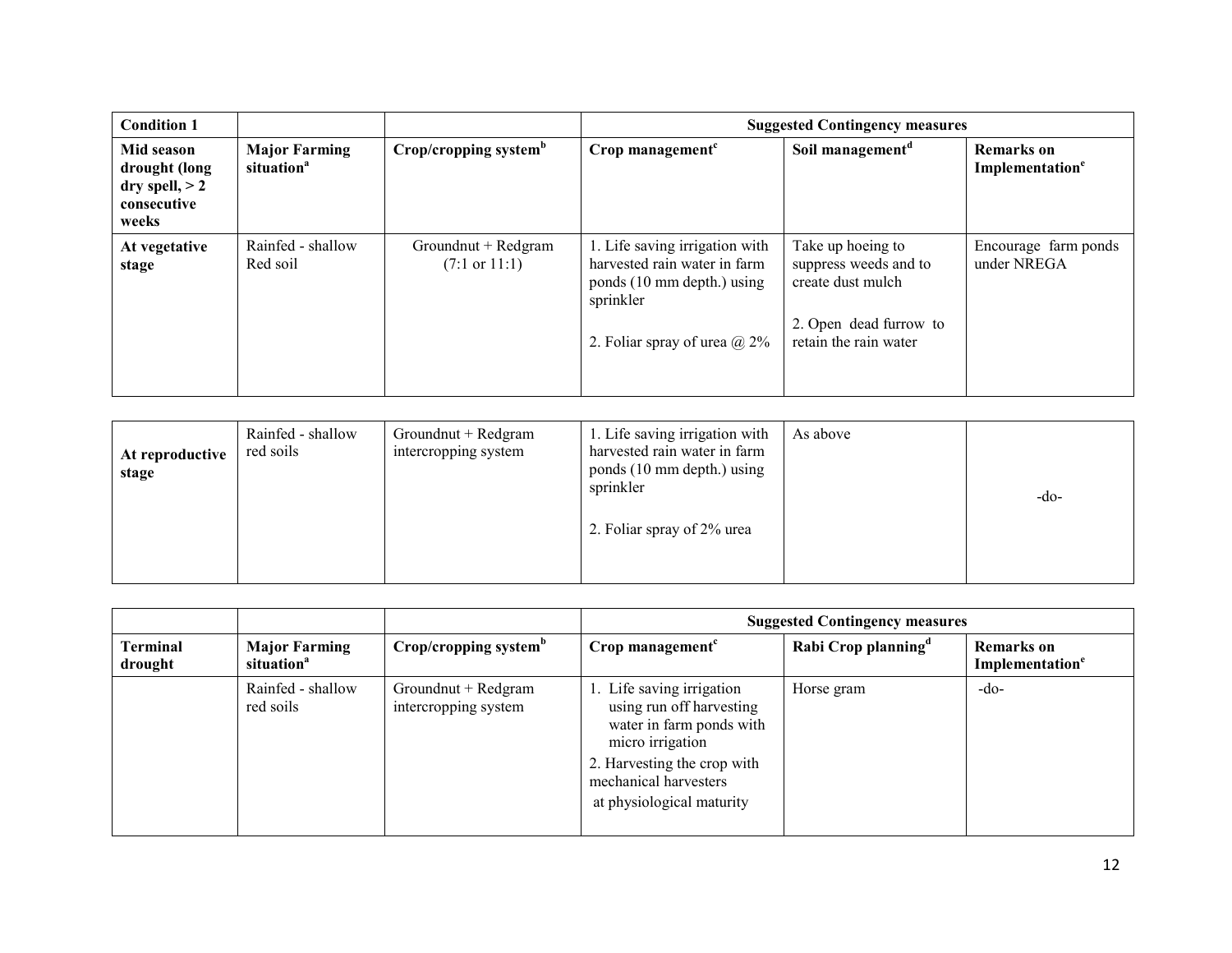### 2.1.2 Irrigated situation

| <b>Condition</b>                                          |                                   |                                                | <b>Suggested Contingency measures</b>          |                     |                              |
|-----------------------------------------------------------|-----------------------------------|------------------------------------------------|------------------------------------------------|---------------------|------------------------------|
|                                                           | <b>Major Farming</b><br>situation | Normal<br>Crop/cropping<br>system <sup>g</sup> | Change in crop/cropping<br>system <sup>'</sup> | Agronomic measures' | Remarks on<br>Implementation |
| Delayed release of water in<br>canals due to low rainfall | $-NA-$                            |                                                |                                                |                     |                              |

| Condition                                                    |                                    |                                                    | <b>Suggested Contingency measures</b> |                    |                              |
|--------------------------------------------------------------|------------------------------------|----------------------------------------------------|---------------------------------------|--------------------|------------------------------|
|                                                              | <b>Major Farming</b><br>situation' | <b>Normal Crop/cropping</b><br>system <sup>g</sup> | Change in crop/cropping<br>system"    | Agronomic measures | Remarks on<br>Implementation |
| Limited release of<br>water in canals due<br>to low rainfall | Not applicable                     |                                                    |                                       |                    |                              |

| <b>Condition</b>                                                                       |                                                |                                                    | <b>Suggested Contingency measures</b> |                     |                                           |
|----------------------------------------------------------------------------------------|------------------------------------------------|----------------------------------------------------|---------------------------------------|---------------------|-------------------------------------------|
|                                                                                        | <b>Major Farming</b><br>situation <sup>1</sup> | <b>Normal Crop/cropping</b><br>system <sup>g</sup> | Change in crop/cropping<br>system"    | Agronomic measures' | Remarks on<br>Implementation <sup>J</sup> |
| Non release of<br>water in canals<br>under delayed<br>onset of monsoon<br>in catchment | Not applicable (No<br>canals)                  |                                                    |                                       |                     |                                           |

| Condition                                                                 |                                                |                                                    | <b>Suggested Contingency measures</b>            |                                                                                                 |                                     |  |
|---------------------------------------------------------------------------|------------------------------------------------|----------------------------------------------------|--------------------------------------------------|-------------------------------------------------------------------------------------------------|-------------------------------------|--|
|                                                                           | <b>Major Farming</b><br>situation <sup>1</sup> | <b>Normal Crop/cropping</b><br>system <sup>g</sup> | Change in crop/cropping<br>system <sup>n</sup>   | Agronomic measures'                                                                             | <b>Remarks</b> on<br>Implementation |  |
| Lack of inflows<br>into tanks due to<br>insufficient<br>/delayed onset of | Irrigated uplands<br>Wells/bore/ open          | Rice-Rice                                          | Rice - Ground nut                                | • In paddy alternative<br>wetting and drying<br>• Irrigation at critical<br>stages of Groundnut |                                     |  |
| monsoon                                                                   |                                                | Paddy-Groundnut                                    | Groundnut-(Narayani, K6)<br>$Greengram(LGG-420)$ |                                                                                                 | Groundnut seed<br>sources: ARS.     |  |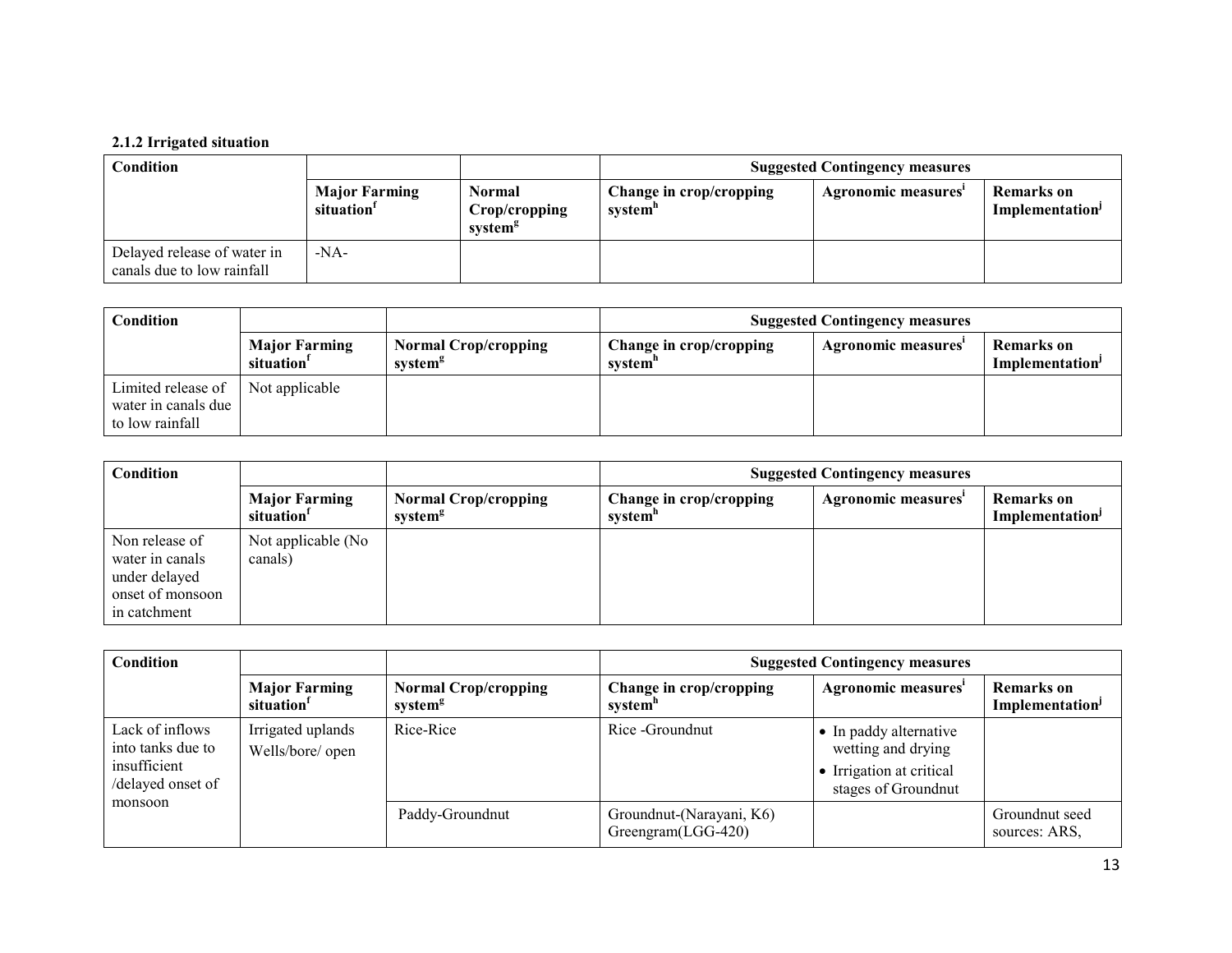| Condition |                                    |                                                    | <b>Suggested Contingency measures</b>          |                     |                                                  |  |
|-----------|------------------------------------|----------------------------------------------------|------------------------------------------------|---------------------|--------------------------------------------------|--|
|           | <b>Major Farming</b><br>situation' | <b>Normal Crop/cropping</b><br>system <sup>g</sup> | Change in crop/cropping<br>system <sup>"</sup> | Agronomic measures' | <b>Remarks</b> on<br>Implementation <sup>J</sup> |  |
|           |                                    |                                                    |                                                |                     | Utukur and<br>Ananthapur                         |  |
|           |                                    | Sugarcane                                          | Maize(30V 92)-Tomato                           |                     |                                                  |  |
|           |                                    | Paddy-Tomato                                       | Sunflower(Sunbred)<br>Tomato(Np-5005)          |                     |                                                  |  |

| <b>Condition</b>                 |                                            |                                                       |                                                                                  | <b>Suggested Contingency measures</b>                                                                                   |                                                  |
|----------------------------------|--------------------------------------------|-------------------------------------------------------|----------------------------------------------------------------------------------|-------------------------------------------------------------------------------------------------------------------------|--------------------------------------------------|
|                                  | <b>Major Farming</b><br>situation          | Crop/cropping<br><b>Normal</b><br>system <sup>g</sup> | Change in crop/cropping<br>system <sup>n</sup>                                   | Agronomic measures <sup>i</sup>                                                                                         | <b>Remarks</b> on<br>Implementation <sup>J</sup> |
| Insufficient<br>groundwater      | Medium lands<br>Tube well                  | Paddy-Vegetables                                      | Redgram(LRG-30)<br>Groundnut(K6)                                                 | Supplemental irrigation at<br>critical stage                                                                            |                                                  |
| recharge due to<br>low rainfall  | irrigation)                                | Paddy-Groundnut                                       | Greengram LGG 407,<br><b>LGG420</b><br>Redgram (LRG-30)                          | Supplemental irrigation at<br>critical stage                                                                            |                                                  |
|                                  |                                            | Sugarcane                                             | Tomato(NP5005)                                                                   | Supplemental irrigation                                                                                                 |                                                  |
|                                  | Uplands<br>Tube well / well<br>irrigation) | Paddy                                                 | Grounndut + Redgram                                                              |                                                                                                                         |                                                  |
| Any other<br>condition (specify) | Problematic soils                          | Paddy                                                 | Salt tolerant Varieties NLR<br>145 (135 days), NLR 33641<br>$(150 \text{ days})$ | Soil reclamation methods<br>(gypsum application,<br>FYM application, raising<br>Green manure crop and<br>intercropping) |                                                  |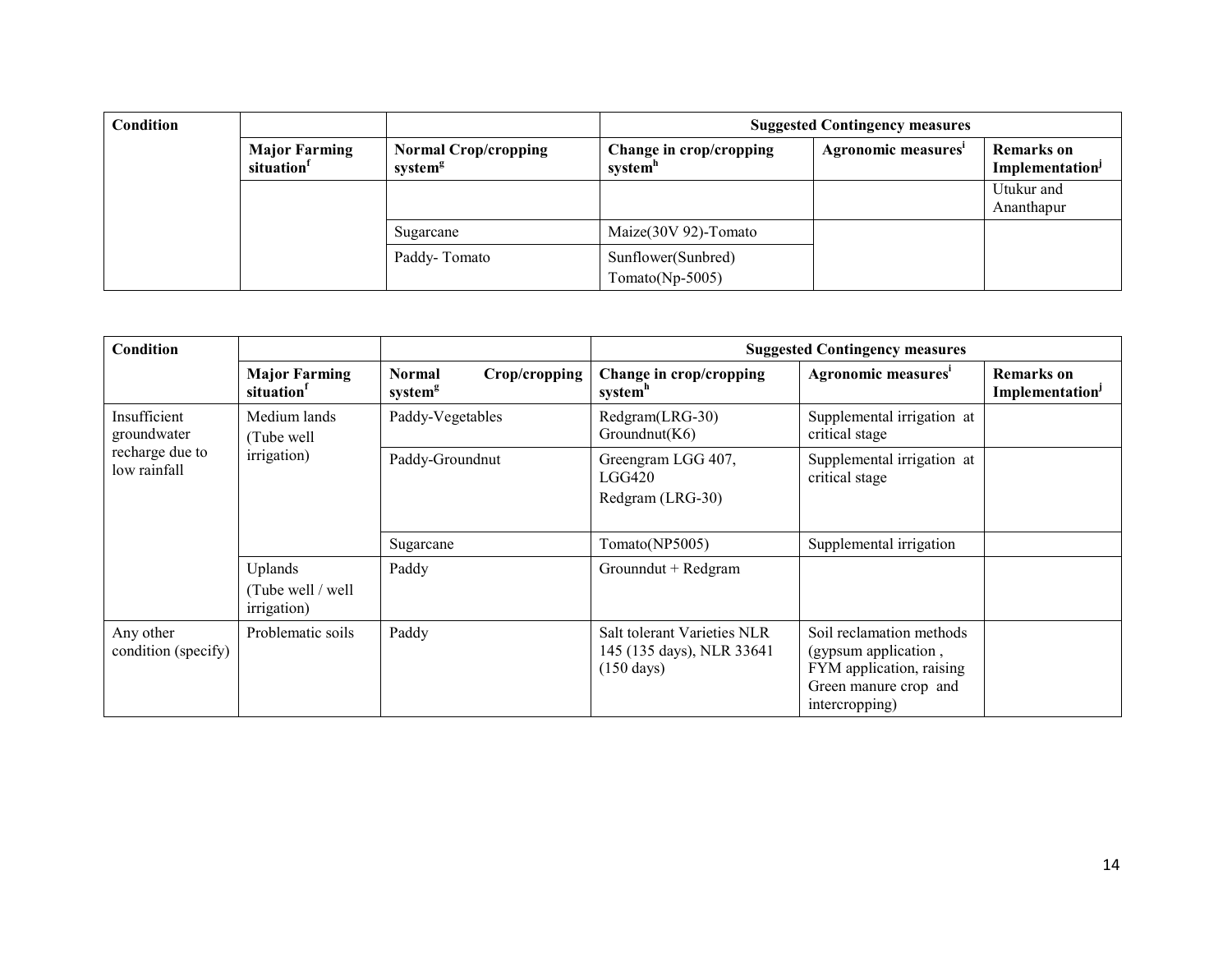2.2 Unusual rains (untimely, unseasonal etc) (for both rainfed and irrigated situations)

| <b>Condition 1</b>                                                      |                                                                                                                                                                                                                                                                                                                                             |                                                                                                                                                                                                      | <b>Suggested contingency measure</b>                                                                                                                                                                                                                                               |                                                                                                                                         |
|-------------------------------------------------------------------------|---------------------------------------------------------------------------------------------------------------------------------------------------------------------------------------------------------------------------------------------------------------------------------------------------------------------------------------------|------------------------------------------------------------------------------------------------------------------------------------------------------------------------------------------------------|------------------------------------------------------------------------------------------------------------------------------------------------------------------------------------------------------------------------------------------------------------------------------------|-----------------------------------------------------------------------------------------------------------------------------------------|
| Continuous high rainfall<br>in a short span leading to<br>water logging | <b>Vegetative stage</b>                                                                                                                                                                                                                                                                                                                     | <b>Flowering stage</b>                                                                                                                                                                               | Crop maturity stage                                                                                                                                                                                                                                                                | Post harvest                                                                                                                            |
| Groundnut                                                               | • Provide drainage<br>• Resowing of the crop<br>• Suitable control measures to<br>prevent disease outbreak<br>• Booster dose of 50Kg N/ha                                                                                                                                                                                                   | • Drain excess water                                                                                                                                                                                 | • Suitable control measures<br>to prevent disease outbreak                                                                                                                                                                                                                         | • Shifting of produce<br>immediately after drying<br>• Threshing immediately after<br>harvest of groundnut crop.                        |
| Paddy                                                                   | • Provide drainage                                                                                                                                                                                                                                                                                                                          |                                                                                                                                                                                                      | • Precautionary measures to<br>be taken to avoid <i>insitu</i><br>germination                                                                                                                                                                                                      | • Spray 5% salt solution                                                                                                                |
| Sugarcane                                                               | • Planting on the ridges<br>• Draining excess water                                                                                                                                                                                                                                                                                         |                                                                                                                                                                                                      | • Wrapping and propping<br>and earthing-up to prevent<br>lodging<br>• Early harvesting                                                                                                                                                                                             |                                                                                                                                         |
| <b>Horticulture fruits</b>                                              |                                                                                                                                                                                                                                                                                                                                             |                                                                                                                                                                                                      |                                                                                                                                                                                                                                                                                    |                                                                                                                                         |
| Mango                                                                   | • Drain the excess water as soon as<br>possible<br>• Spray 1% KNO3 or Urea 2%<br>solution 2-3 times.                                                                                                                                                                                                                                        | • Drain the excess water<br>as soon as possible<br>• Spray 1% KNO3 or<br>Urea 2% solution 2-3<br>times.                                                                                              | • Drain the excess water as<br>soon as possible<br>• Harvest the mature<br>produce in a clear sunny<br>day'                                                                                                                                                                        | • Store the fruits in well<br>ventilated place temporarily<br>before it can be marketed.<br>• Market the fruits as soon as<br>possible. |
| Banana                                                                  | • Drain the excess water as soon as<br>possible<br>• Inter-cultivate the soil with gorru<br>for aeration.<br>• Spray $0.5\%$ KNO3 or Urea $2\%$<br>solution 2-3 times.<br>• Topdressing of booster dose of 80<br>$g \text{ MOP} + 100 g \text{ Urea per plant at}$<br>two to three times intervals.<br>• Gap filling may be taken up if the | • Drain the excess water<br>as soon as possible<br>Urea 2% solution 2-3<br>times.<br>• Topdressing of<br>booster dose of 80 g<br>$MOP + 100$ g Urea per<br>plant at two to three<br>times intervals. | • Drain the excess water as<br>soon as possible<br>• Spray 0.5 % KNO3 or $\bullet$ Harvest the marketable<br>bunches in a clear sunny<br>day.<br>• Spray 0.5 % KNO3 or<br>Urea 2% solution 2-3 times<br>for quick development of<br>immature bunches.<br>• Staking with bamboos to | • Use ripening chambers for<br>quick ripening<br>• Market the produce as soon as<br>possible.                                           |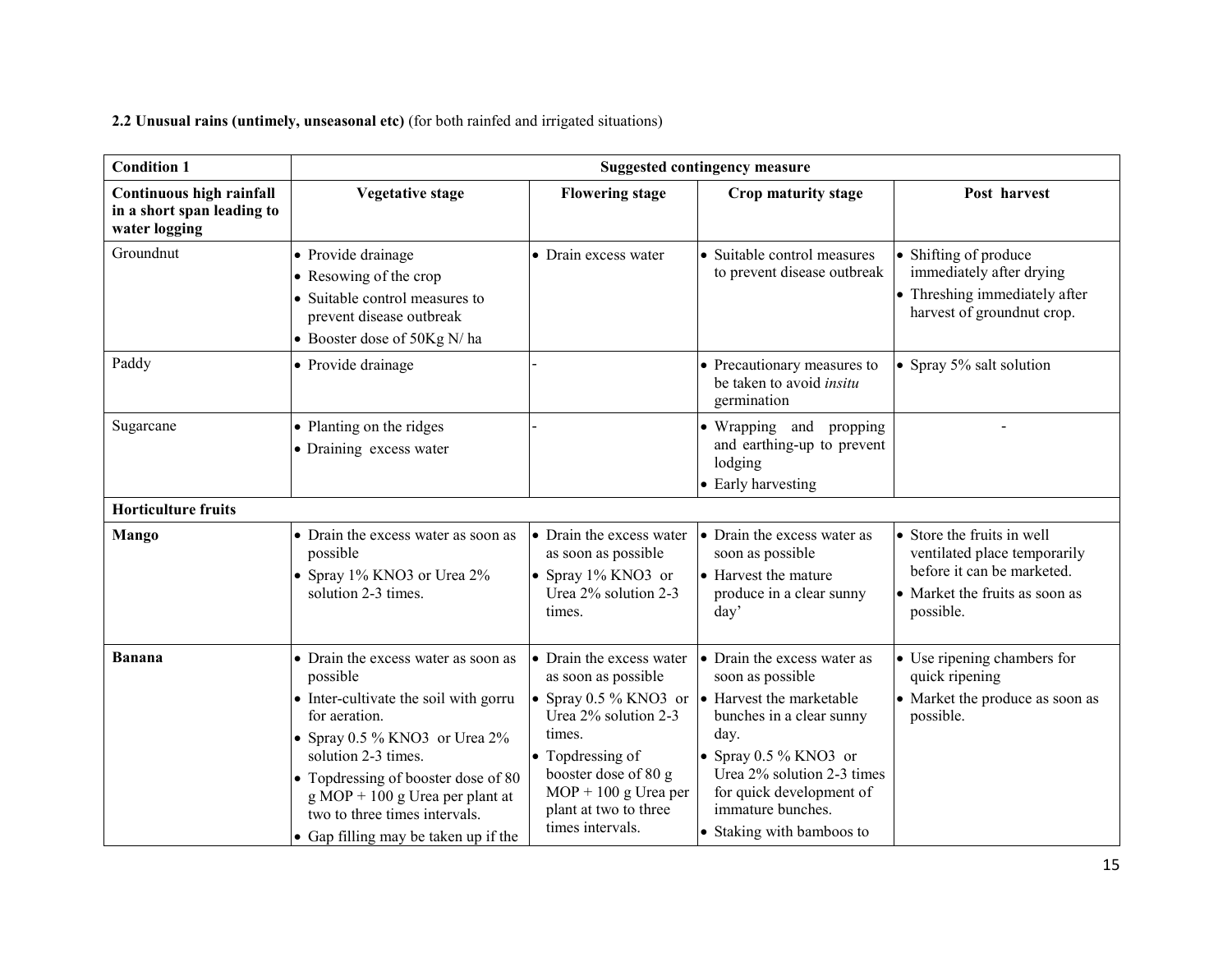|                                         | plants are two weeks old and<br>sowing window is still available<br>for the crop.<br>• If the age of the plant is less than<br>three months and submergence up<br>to three feet better to replant the<br>garden.                                                                                                                                                                                                                                                                                                       | • If the age the plant is<br>more than three<br>months and less than<br>seven months allow<br>one sword sucker for<br>ratoon and take up<br>fertilization at<br>monthly intervals for<br>four months.<br>• Staking with bamboos<br>to prevent further<br>lodging. | prevent further lodging.                                                                                    |                                                                                                                                                                                  |
|-----------------------------------------|------------------------------------------------------------------------------------------------------------------------------------------------------------------------------------------------------------------------------------------------------------------------------------------------------------------------------------------------------------------------------------------------------------------------------------------------------------------------------------------------------------------------|-------------------------------------------------------------------------------------------------------------------------------------------------------------------------------------------------------------------------------------------------------------------|-------------------------------------------------------------------------------------------------------------|----------------------------------------------------------------------------------------------------------------------------------------------------------------------------------|
| <b>Horticultural Crops - Vegetables</b> |                                                                                                                                                                                                                                                                                                                                                                                                                                                                                                                        |                                                                                                                                                                                                                                                                   |                                                                                                             |                                                                                                                                                                                  |
| <b>Tomato</b>                           | • Drain the excess water as soon as<br>possible<br>• Spray Urea 2% solution 2-3<br>times.<br>• Topdressing of booster dose of 12<br>kg $MOP + 30$ kg Urea per acre as<br>soon as possible.<br>• Gap filling may be taken up if the<br>plants are two weeks old and<br>sowing window is still available<br>for the crop.<br>• In case of severe damage<br>(considered as complete<br>economical loss), and the<br>contingency period is between<br>June to August, sowing of best<br>alternative crop must be taken up. | • Drain the excess water<br>as soon as possible<br>$\bullet$ Spray Urea 2%<br>solution 2-3 times.<br>• Topdressing of booster<br>dose of 10 kg MOP +<br>30 kg Urea per acre as<br>soon as possible.                                                               | • Drain the excess water as<br>soon as possible<br>• Harvest the marketable<br>fruits in a clear sunny day' | • Store the harvested fruits in well<br>ventilated place temporarily<br>before it can be marketed.<br>• Market the fruits as soon as<br>possible.                                |
| <b>Brinjal</b>                          | -do-                                                                                                                                                                                                                                                                                                                                                                                                                                                                                                                   | $-do-$                                                                                                                                                                                                                                                            | $-do$                                                                                                       | -do-                                                                                                                                                                             |
| <b>Chillies</b>                         | • Drain the excess water as soon as<br>possible<br>• Spray Urea 2% solution 2-3<br>times.<br>• Topdressing of booster dose of 15<br>$kg MOP + 30 kg Urea per acre as$                                                                                                                                                                                                                                                                                                                                                  | • Drain the excess water<br>as soon as possible<br>• Spray Urea 2%<br>solution 2-3 times.<br>• Topdressing of booster<br>dose of 15 kg MOP +<br>30 kg Urea per acre as                                                                                            | • Drain the excess water as<br>soon as possible<br>• Harvest the matured fruits<br>in a clear sunny day.    | • Dry the pods on concrete floor<br>immediately after the appearance<br>of sunlight (or).<br>• Use poly house solar driers for<br>quick drying<br>• Grade the pods and market as |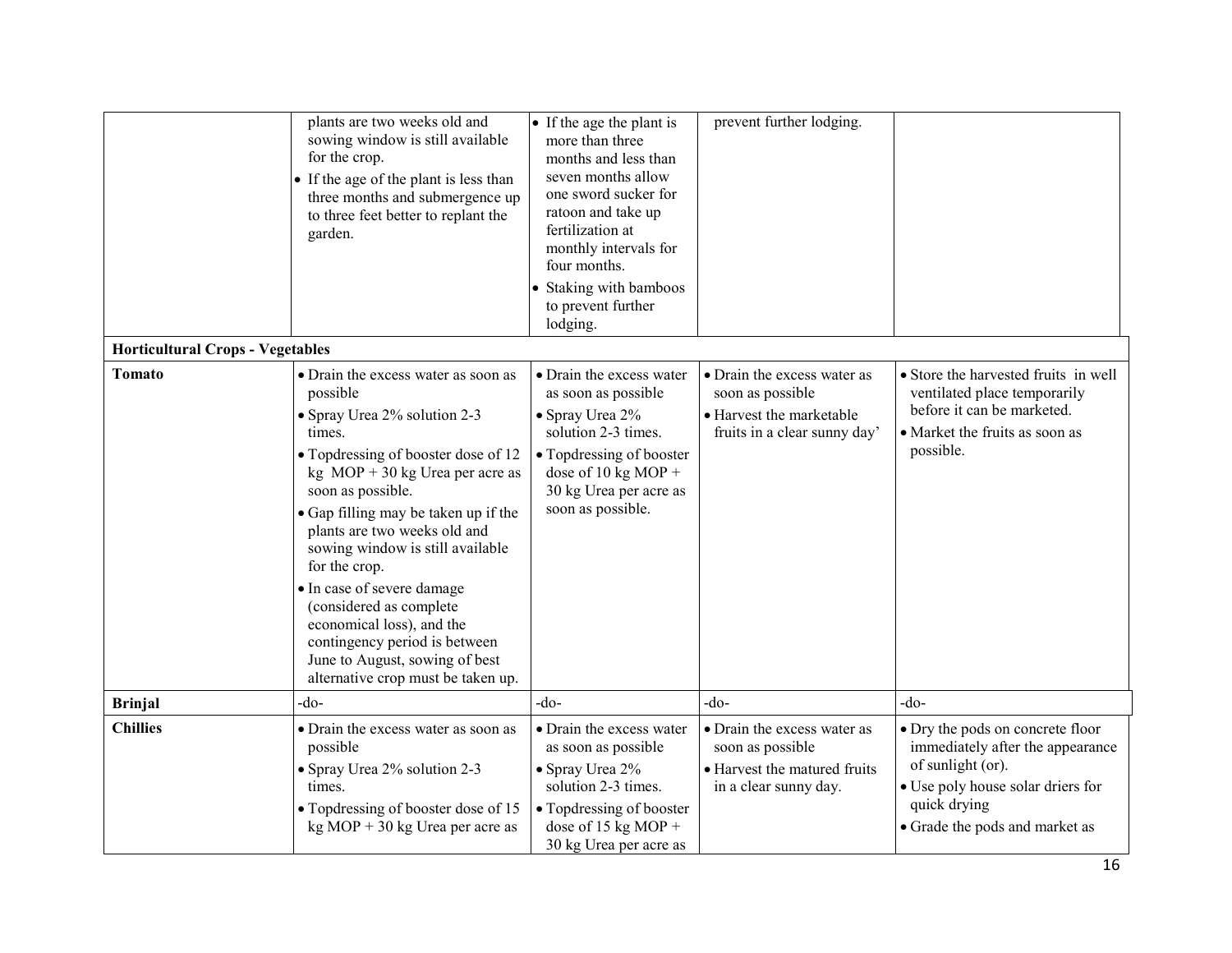|              | soon as possible.<br>• Gap filling may be taken up if the<br>plants are two weeks old and<br>sowing window is still available<br>for the crop.<br>• In case of severe damage<br>(considered as complete<br>economical loss), and the<br>contingency period is between<br>June to August, sowing of best<br>alternative crop must be taken up.                                                                                                                                                       | soon as possible.                                                                                                                                                                                         |                                                                                                                                                              | soon as possible.<br>• Do not store such produce for<br>long periods.                                                                     |
|--------------|-----------------------------------------------------------------------------------------------------------------------------------------------------------------------------------------------------------------------------------------------------------------------------------------------------------------------------------------------------------------------------------------------------------------------------------------------------------------------------------------------------|-----------------------------------------------------------------------------------------------------------------------------------------------------------------------------------------------------------|--------------------------------------------------------------------------------------------------------------------------------------------------------------|-------------------------------------------------------------------------------------------------------------------------------------------|
| Potato       | -do-                                                                                                                                                                                                                                                                                                                                                                                                                                                                                                | -do-                                                                                                                                                                                                      | -do-                                                                                                                                                         | $-do$                                                                                                                                     |
| <b>Beans</b> | • Drain the excess water as soon as<br>possible<br>• Spray Urea 2% solution 2-3<br>times.<br>• Topdressing of booster dose of 12<br>$kg \text{ MOP} + 30 \text{ kg}$ Urea per acre as<br>soon as possible.<br>• Gap filling may be taken up if the<br>plants are two weeks old and<br>sowing window is still available<br>for the crop.<br>· In case of severe damage<br>(considered as complete<br>economical loss), go for<br>resowing of same crop or best<br>alternative crop must be taken up. | • Drain the excess water<br>as soon as possible<br>• Spray KNO3 1% or<br>Urea 2% solution 2-3<br>times.<br>• Topdressing of booster<br>dose of 10 kg MOP +<br>30 kg Urea per acre as<br>soon as possible. | • Drain the excess water as<br>soon as possible<br>• Spray KNO3 1% or Urea<br>2% solution 2-3 times.<br>• Harvest the mature produce<br>as soon as possible. | • Store the produce in well<br>ventilated place temporarily<br>before it can be marketed.<br>• Market the produce as soon as<br>possible. |

2.3 Floods : Not applicable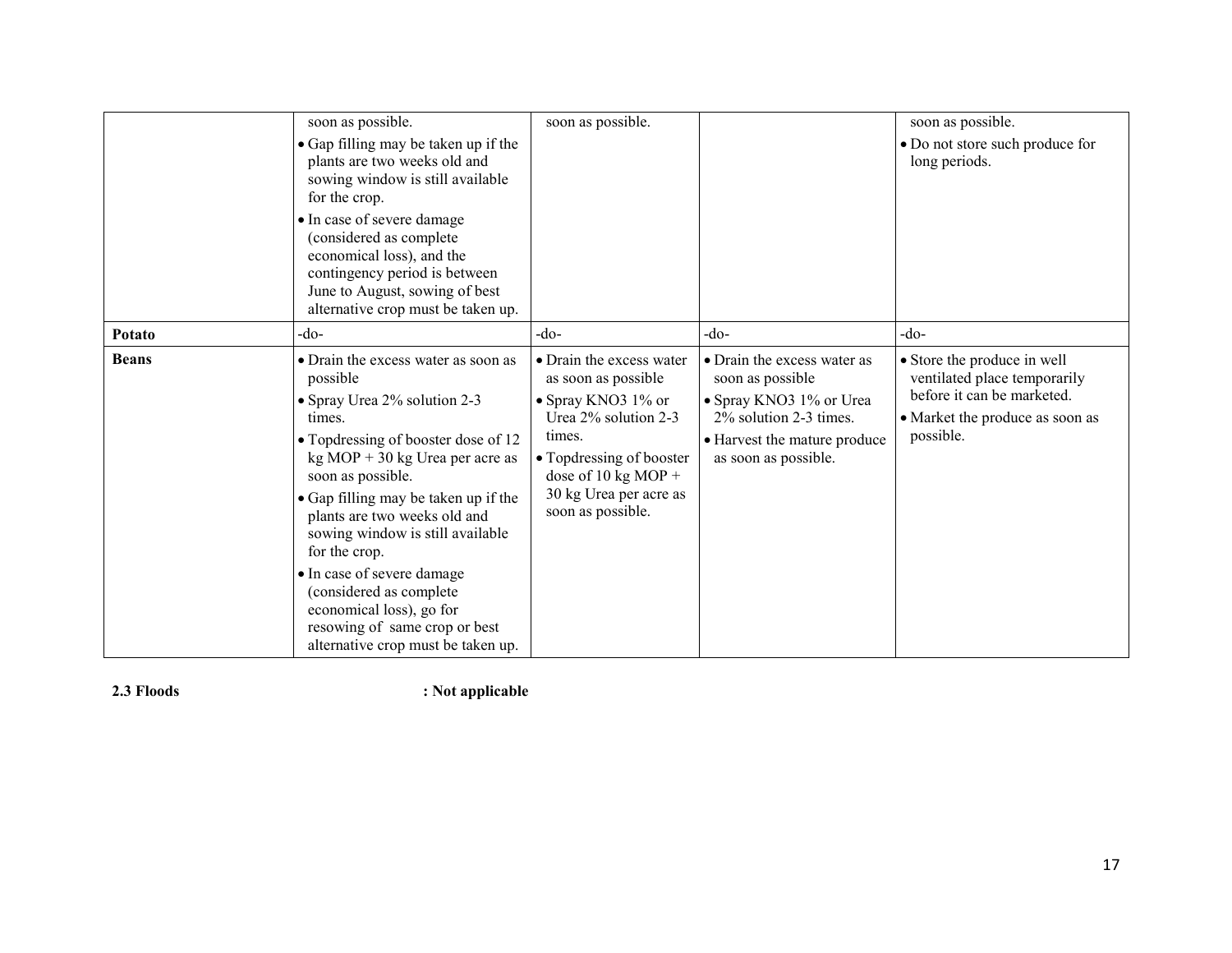# 2.4 Extreme events: Heat wave / Cold wave/Frost/ Hailstorm /Cyclone

| <b>Extreme</b>             | Suggested contingency measure <sup>r</sup>     |                                                                                                                                                                                                                                                                                                                                                                                                                                                                                                                                                                                                        |                                                                                                                                                                                                                                                                                                                                                                                                                                                                         |                                                                                                                                                                                                                                                                                                                                                                                                                                                                                                                                                                                           |  |
|----------------------------|------------------------------------------------|--------------------------------------------------------------------------------------------------------------------------------------------------------------------------------------------------------------------------------------------------------------------------------------------------------------------------------------------------------------------------------------------------------------------------------------------------------------------------------------------------------------------------------------------------------------------------------------------------------|-------------------------------------------------------------------------------------------------------------------------------------------------------------------------------------------------------------------------------------------------------------------------------------------------------------------------------------------------------------------------------------------------------------------------------------------------------------------------|-------------------------------------------------------------------------------------------------------------------------------------------------------------------------------------------------------------------------------------------------------------------------------------------------------------------------------------------------------------------------------------------------------------------------------------------------------------------------------------------------------------------------------------------------------------------------------------------|--|
| event type                 | Seedling / nursery<br>stage                    | <b>Vegetative stage</b>                                                                                                                                                                                                                                                                                                                                                                                                                                                                                                                                                                                | <b>Reproductive stage</b>                                                                                                                                                                                                                                                                                                                                                                                                                                               | At harvest                                                                                                                                                                                                                                                                                                                                                                                                                                                                                                                                                                                |  |
| Cyclone                    |                                                |                                                                                                                                                                                                                                                                                                                                                                                                                                                                                                                                                                                                        |                                                                                                                                                                                                                                                                                                                                                                                                                                                                         |                                                                                                                                                                                                                                                                                                                                                                                                                                                                                                                                                                                           |  |
| <b>Horticulture Fruits</b> |                                                |                                                                                                                                                                                                                                                                                                                                                                                                                                                                                                                                                                                                        |                                                                                                                                                                                                                                                                                                                                                                                                                                                                         |                                                                                                                                                                                                                                                                                                                                                                                                                                                                                                                                                                                           |  |
| Mango                      | If the damage is<br>severe, go for<br>resowing | Trees fallen on ground may be<br>lifted and earthed up<br>Broken and damaged branches may  .<br>be pruned and applied with<br>Bordeaux paste                                                                                                                                                                                                                                                                                                                                                                                                                                                           | Tress fallen on ground may be<br>lifted and earthed up<br>Broken and damaged branches<br>may be pruned and applied with<br>Bordeaux paste                                                                                                                                                                                                                                                                                                                               | • Drain the excess water as soon as<br>possible.<br>• Harvest the mature fruits as soon as<br>possible.<br>Collect the fallen fruits and sell<br>immediately or go for preparation of<br>processed products.<br>If to store, store the produce in well<br>ventilated place temporarily before it<br>can be marketed.                                                                                                                                                                                                                                                                      |  |
| Banana                     |                                                | Wind damaged plants should be<br>pruned using disinfected secaetures<br>and cut ends must be smeared with<br>Bordeaux paste<br>Drain the excess water as soon as<br>possible<br>The fallen tress may be cut leaving<br>two suckers<br>Inter-cultivate the soil with gorru<br>for aeration.<br>Spray 0.5 % KNO3 or Urea 2%<br>solution 2-3 times.<br>Topdressing of booster dose of 80<br>$g \text{ MOP} + 100 g \text{ Urea per plant at}$<br>two to three times intervals.<br>Gap filling may be taken up if the<br>plants are two weeks old and<br>sowing window is still available for<br>the crop. | • Wind damaged plants should be<br>pruned using disinfected<br>secaetures and cut ends must be<br>smeared with Bordeaux paste<br>Drain the excess water as soon<br>as possible<br>The fallen tress may be cut<br>leaving two suckers<br>Topdressing of booster dose of<br>$80 g MOP + 100 g U$ rea per<br>plant at two to three times<br>intervals<br>• Mature bunches on the<br>completely damaged plants be<br>covered with Leaves and<br>harvested with in 15-20days | Wind damaged plants should be<br>pruned using disinfected secaetures<br>and cut ends must be smeared with<br>Bordeaux paste<br>Drain the excess water as soon as<br>possible.<br>Harvest the mature bunches as soon as<br>possible. use ripening chambers for<br>quick and uniform ripening<br>Store the harvested bunches in well<br>ventilated place temporarily before it<br>can be marketed.<br>Market the produce as soon as<br>possible.<br>• 3-4 foliar application of KNO3on<br>immature/developing bunches and<br>leaves at weekly intervals.<br>Staking with bamboo for support |  |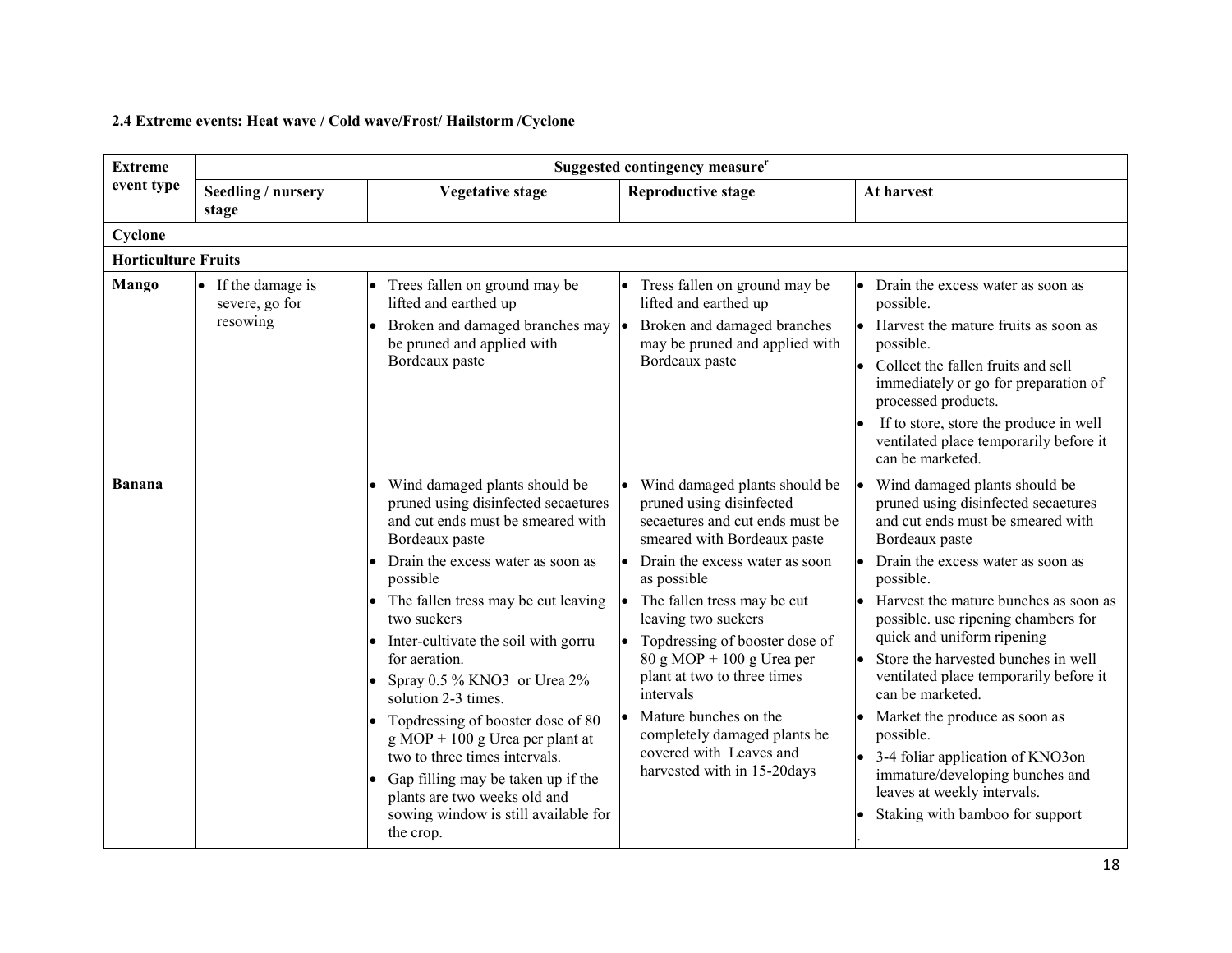|                                |                                                                                                                              | If the age of the plant is less than<br>three months and submergence up<br>to three feet better to replant the<br>garden.                                                                                                                                                               |                                                                                                                                                                                             |                                                                                                                                                                                                   |
|--------------------------------|------------------------------------------------------------------------------------------------------------------------------|-----------------------------------------------------------------------------------------------------------------------------------------------------------------------------------------------------------------------------------------------------------------------------------------|---------------------------------------------------------------------------------------------------------------------------------------------------------------------------------------------|---------------------------------------------------------------------------------------------------------------------------------------------------------------------------------------------------|
| <b>Horticulture Vegetables</b> |                                                                                                                              |                                                                                                                                                                                                                                                                                         |                                                                                                                                                                                             |                                                                                                                                                                                                   |
| Tomato                         | • Grow nursery on<br>raised beds.                                                                                            | • Uprooted plants may be lifted and<br>earthed up                                                                                                                                                                                                                                       | • Uprooted plants may be lifted<br>and earthed up                                                                                                                                           | • Drain the excess water as soon as<br>possible.                                                                                                                                                  |
|                                | • Drench the nursery<br>beds with COC 3 g per<br>litre to prevent<br>damping off.<br>• If damage is more go<br>for re sowing | • Drain the excess water as soon as<br>possible<br>• Gap filling must be done<br>immediately<br>• Spray Urea $2\%$<br>solution 2-3 times.<br>• Topdressing of booster dose of 15<br>$kg MOP + 30 kg Urea per acre as$<br>soon as possible.<br>• If damage is more ,go for<br>replanting | • Drain the excess water as soon<br>as possible<br>• Spray Urea $2\%$ solution 2-3<br>times.<br>• Topdressing of booster dose of<br>15 kg MOP + 30 kg Urea per<br>acre as soon as possible. | • Harvest the mature produce as soon as<br>possible.<br>• Store the produce in well ventilated<br>place temporarily before it can be<br>marketed.<br>• Market the produce as soon as<br>possible. |

| <b>Chilies</b> | • Grow nursery on raised beds.         | • Uprooted plants may be<br>lifted and earthed up<br>• Drain the excess water as<br>soon as possible<br>• Gap filling must be done<br>immediately<br>• If damage is more go for<br>replanting Spray Urea 2%<br>solution 2-3 times.<br>• Topdressing of booster<br>dose of 15 kg MOP + 30 kg<br>Urea per acre as soon as<br>possible. | • Uprooted plants may be<br>lifted and earthed up<br>• Drain the excess water<br>as soon as possible<br>• Spray Urea 2% solution<br>2-3 times.<br>• Topdressing of booster<br>dose of 15 kg MOP +<br>30 kg Urea per acre as<br>soon as possible. | • Drain the excess water as soon as<br>possible.<br>• Dry the pods on concrete floor/<br>tarpaulins immediately<br>• use poly house solar driers for quick<br>drying<br>• Remove the pest and disease infected<br>pods. |
|----------------|----------------------------------------|--------------------------------------------------------------------------------------------------------------------------------------------------------------------------------------------------------------------------------------------------------------------------------------------------------------------------------------|--------------------------------------------------------------------------------------------------------------------------------------------------------------------------------------------------------------------------------------------------|-------------------------------------------------------------------------------------------------------------------------------------------------------------------------------------------------------------------------|
| <b>Brinjal</b> | • Grow nursery on raised beds.         | • Uprooted plants may be                                                                                                                                                                                                                                                                                                             | • Uprooted plants may be                                                                                                                                                                                                                         | • Drain the excess water as soon as                                                                                                                                                                                     |
|                | • Drench the nursery beds with COC 3 g | lifted and earthed up                                                                                                                                                                                                                                                                                                                | lifted and earthed up                                                                                                                                                                                                                            | possible.                                                                                                                                                                                                               |
|                | per litre to prevent damping off       | • Drain the excess water as                                                                                                                                                                                                                                                                                                          | • Drain the excess water                                                                                                                                                                                                                         | • Harvest the mature produce as soon as                                                                                                                                                                                 |
|                | • If damage is more go for replanting  | soon as possible                                                                                                                                                                                                                                                                                                                     | as soon as possible                                                                                                                                                                                                                              | possible.                                                                                                                                                                                                               |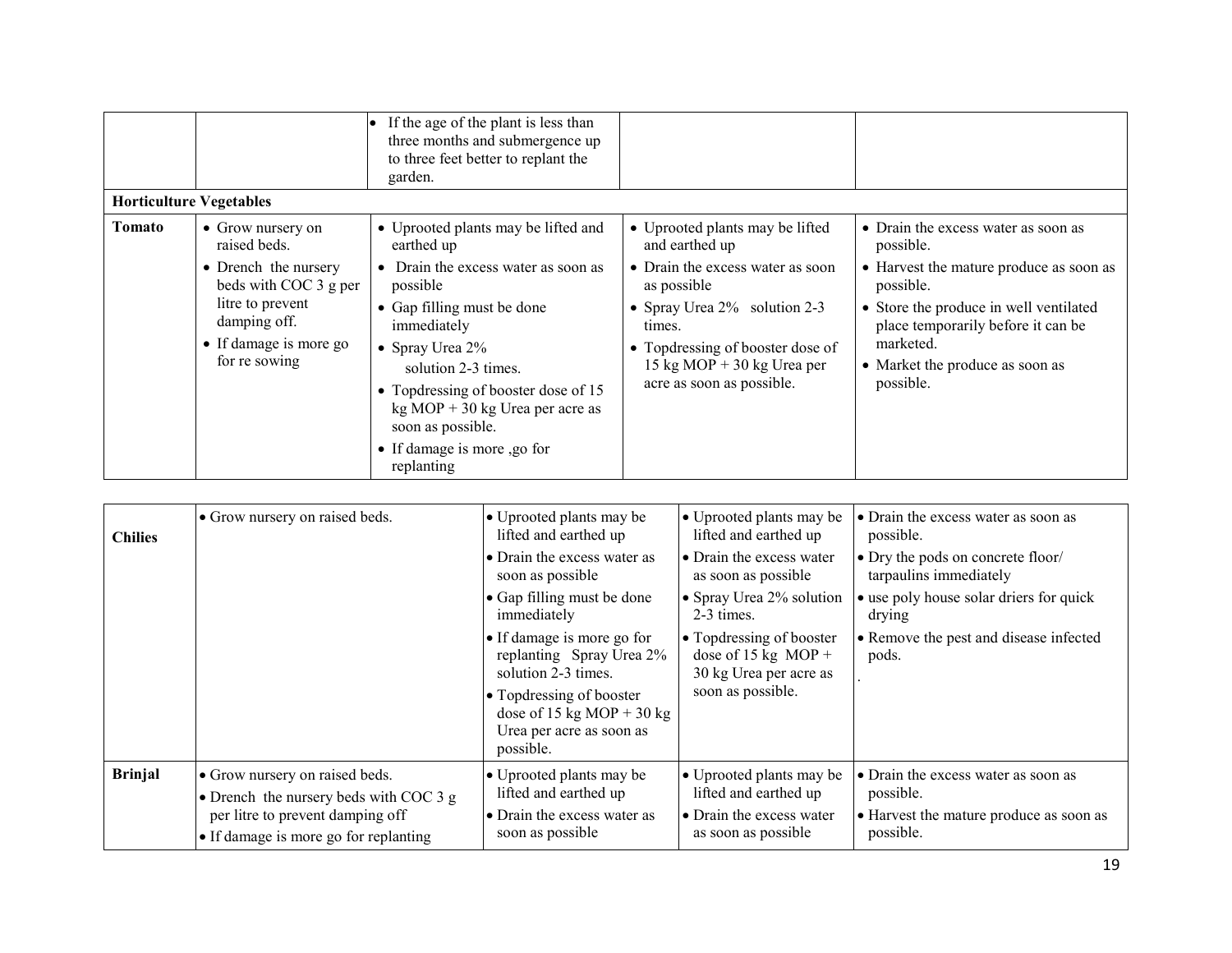|              |                                | • Gap filling must be done<br>immediately<br>• Spray Urea 2% solution 2-<br>3 times.<br>• Topdressing of booster<br>dose of 12 kg MOP + 30 kg<br>Urea per acre as soon as<br>possible.<br>• If damage is more go for<br>replanting                                                                                                     | • Gap filling must be<br>done immediately<br>• Spray Urea 2% solution<br>2-3 times.<br>• Topdressing of booster<br>dose of 12 kg MOP +<br>30 kg Urea per acre as<br>soon as possible.<br>• Spray COC 30 g in 10<br>liters of water, 2-3<br>times against leaf spots.                          | • Store the produce in well ventilated<br>place temporarily before it can be<br>marketed.<br>• Market the produce as soon as possible.<br>• Collect the fruits and sell immediately<br>or go for preparation of processed<br>products.             |
|--------------|--------------------------------|----------------------------------------------------------------------------------------------------------------------------------------------------------------------------------------------------------------------------------------------------------------------------------------------------------------------------------------|-----------------------------------------------------------------------------------------------------------------------------------------------------------------------------------------------------------------------------------------------------------------------------------------------|----------------------------------------------------------------------------------------------------------------------------------------------------------------------------------------------------------------------------------------------------|
| Potato       | • Grow nursery on raised beds. | • Drain the excess water as<br>soon as possible<br>• Spray Urea 2% solution<br>once.                                                                                                                                                                                                                                                   | • Drain the excess water<br>as soon as possible<br>• Spray Urea 2% solution<br>once.                                                                                                                                                                                                          | • Drain the excess water as soon as<br>possible.<br>• Harvest the mature produce as soon as<br>possible.<br>• Store the produce in well ventilated<br>place temporarily before it can be<br>marketed.<br>• Market the produce as soon as possible. |
| <b>Beans</b> |                                | • Drain the excess water as<br>soon as possible<br>• Spray Urea 2% solution 2-<br>3 times.<br>• Topdressing of booster<br>dose of 12 kg MOP + 30 kg<br>Urea per acre as soon as<br>possible.<br>• Gap filling must be done<br>immediately<br>• If damage is more, go for<br>resowing with the same<br>crop or grow alternate<br>crops. | • Uprooted plants may be<br>lifted and earthed up<br>• Drain the excess water<br>as soon as possible<br>• Spray Urea 2% solution<br>2-3 times.<br>• Topdressing of booster<br>dose of 12 kg MOP +<br>30 kg Urea per acre as<br>soon as possible.<br>• If damage is more, go<br>for replanting | • Drain the excess water as soon as<br>possible.<br>• Harvest the mature pods as soon as<br>possible.<br>• Store the pods in well ventilated place<br>temporarily before it can be marketed.<br>• Market the pods as soon as possible.             |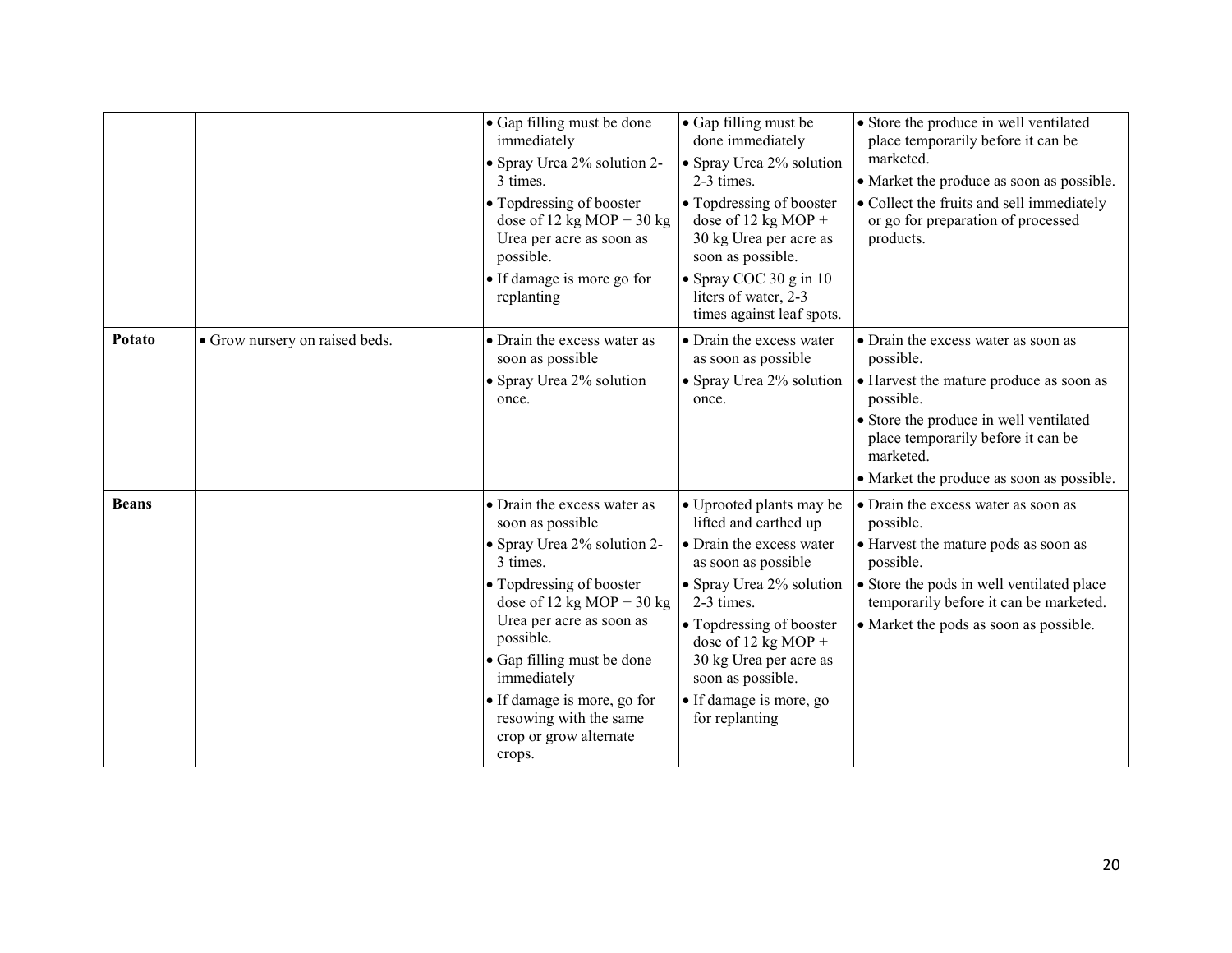### Contingent strategies for Livestock, Poultry & Fisheries

#### 2.5.1Livestock

### Detailed contingent strategies for Livestock, Poultry & Fisheries

|                                 | <b>Suggested contingency measures</b>                                                                                                                                                                                                                                                                                                                                                                                                                                                                                                                                                                                                                                                                                                                                           |           |                                                                                                                                                                                                                                                                                                                                                                                                                                                                                                                                                                                                                                                                                                                                                                                                                                                        |                                                                                                                                                                                                                                                                                                                                                                                                                                                                        |  |
|---------------------------------|---------------------------------------------------------------------------------------------------------------------------------------------------------------------------------------------------------------------------------------------------------------------------------------------------------------------------------------------------------------------------------------------------------------------------------------------------------------------------------------------------------------------------------------------------------------------------------------------------------------------------------------------------------------------------------------------------------------------------------------------------------------------------------|-----------|--------------------------------------------------------------------------------------------------------------------------------------------------------------------------------------------------------------------------------------------------------------------------------------------------------------------------------------------------------------------------------------------------------------------------------------------------------------------------------------------------------------------------------------------------------------------------------------------------------------------------------------------------------------------------------------------------------------------------------------------------------------------------------------------------------------------------------------------------------|------------------------------------------------------------------------------------------------------------------------------------------------------------------------------------------------------------------------------------------------------------------------------------------------------------------------------------------------------------------------------------------------------------------------------------------------------------------------|--|
|                                 | Before the event                                                                                                                                                                                                                                                                                                                                                                                                                                                                                                                                                                                                                                                                                                                                                                |           | During the event                                                                                                                                                                                                                                                                                                                                                                                                                                                                                                                                                                                                                                                                                                                                                                                                                                       | After the event                                                                                                                                                                                                                                                                                                                                                                                                                                                        |  |
| <b>Drought</b>                  |                                                                                                                                                                                                                                                                                                                                                                                                                                                                                                                                                                                                                                                                                                                                                                                 |           |                                                                                                                                                                                                                                                                                                                                                                                                                                                                                                                                                                                                                                                                                                                                                                                                                                                        |                                                                                                                                                                                                                                                                                                                                                                                                                                                                        |  |
| Feed and Fodder<br>availability | • Establishment of silvi-pastoral system in<br>CPRs with Stylosanthus hamata and<br>Cenchrus ciliaris as grass with Leucaena<br><i>leucocephala</i> as tree component (or suggest<br>suitable similar system to your district)<br>Top dressing of N in 2-3 split doses $@$ 20-25<br>kg N/ha in common property resources<br>(CPRs) like temple lands, panchyat lands or<br>private property resources (PPRs) like waste<br>and degraded lands with the monsoon pattern<br>for higher biomass production<br>In chronically drought prone<br>districts<br>promote cultivation of short duration fodder<br>crops of sorghum/bajra/maize(UP chari, MP<br>chari, HC-136, HD-2, GAINT BAJRA, L-74,<br>Ananad/African<br>$K-677$ .<br>Tall.<br>Kisan<br>composite, Moti, Manjari, B1-7 | $\bullet$ | Harvest and use biomass of dried up crops<br>(Groundnut, Sorghum, Bajra, Maize, Rice, Horse<br>gram) material as fodder.<br>Harvest the tree fodder (Neem, Subabul, Acasia,<br>Pipal etc) and unconventional feeds resources<br>available and use as fodder for livestock (LS).<br>Available feed and fodder should be cut from<br>CPRs and stall fed in order to reduce the energy<br>requirements of the animals<br>UMMB, hay, concentrates and vitamin & mineral<br>mixture should be transported to the needy areas<br>from the reserves at the district level initially and<br>latter stages from the near by districts. Educate the<br>farmers about mixing groundnut haulms and paddy<br>straw $(1:3)$ before feeding the animals. All the hay<br>should be enriched with 2% Urea molasses<br>solution or 1% common salt solution and fed to LS | Concentrates<br>supplementation should be<br>provided to all the animals.<br>The farmers may be advised<br>to practice "flushing the<br>stock" to recoup<br>Short duration fodder crops<br>should be sown in unsown<br>and crop failed areas where<br>no further routine crop<br>sowing is not possible<br>Supply of quality seeds of<br>fodder varieties and<br>motivating the farmers to<br>cultivate at least 10% of<br>their land holding for fodder<br>production |  |
|                                 | Chopping of fodder should be made as<br>mandatory in every village through supply<br>and establishment of good quality chaff                                                                                                                                                                                                                                                                                                                                                                                                                                                                                                                                                                                                                                                    |           | Herd should be split and supplementation should<br>be given only to the highly productive and<br>breeding animals                                                                                                                                                                                                                                                                                                                                                                                                                                                                                                                                                                                                                                                                                                                                      |                                                                                                                                                                                                                                                                                                                                                                                                                                                                        |  |
|                                 | cutters.<br>Avoid burning of maize stover<br>$\bullet$<br>Harvesting and collection of perennial<br>vegetation particularly grasses which grow<br>during monsoon<br>Proper drying, bailing and densification of<br>$\bullet$                                                                                                                                                                                                                                                                                                                                                                                                                                                                                                                                                    |           | Provision of emergency grazing/feeding (Cow-calf<br>camps or other special arrangements to protect<br>high productive & breeding stock)<br>Available kitchen waste should be mixed with dry<br>fodder while feeding                                                                                                                                                                                                                                                                                                                                                                                                                                                                                                                                                                                                                                    |                                                                                                                                                                                                                                                                                                                                                                                                                                                                        |  |
|                                 | harvested grass from previous season                                                                                                                                                                                                                                                                                                                                                                                                                                                                                                                                                                                                                                                                                                                                            |           | • Arrangements should be made for mobilization of                                                                                                                                                                                                                                                                                                                                                                                                                                                                                                                                                                                                                                                                                                                                                                                                      |                                                                                                                                                                                                                                                                                                                                                                                                                                                                        |  |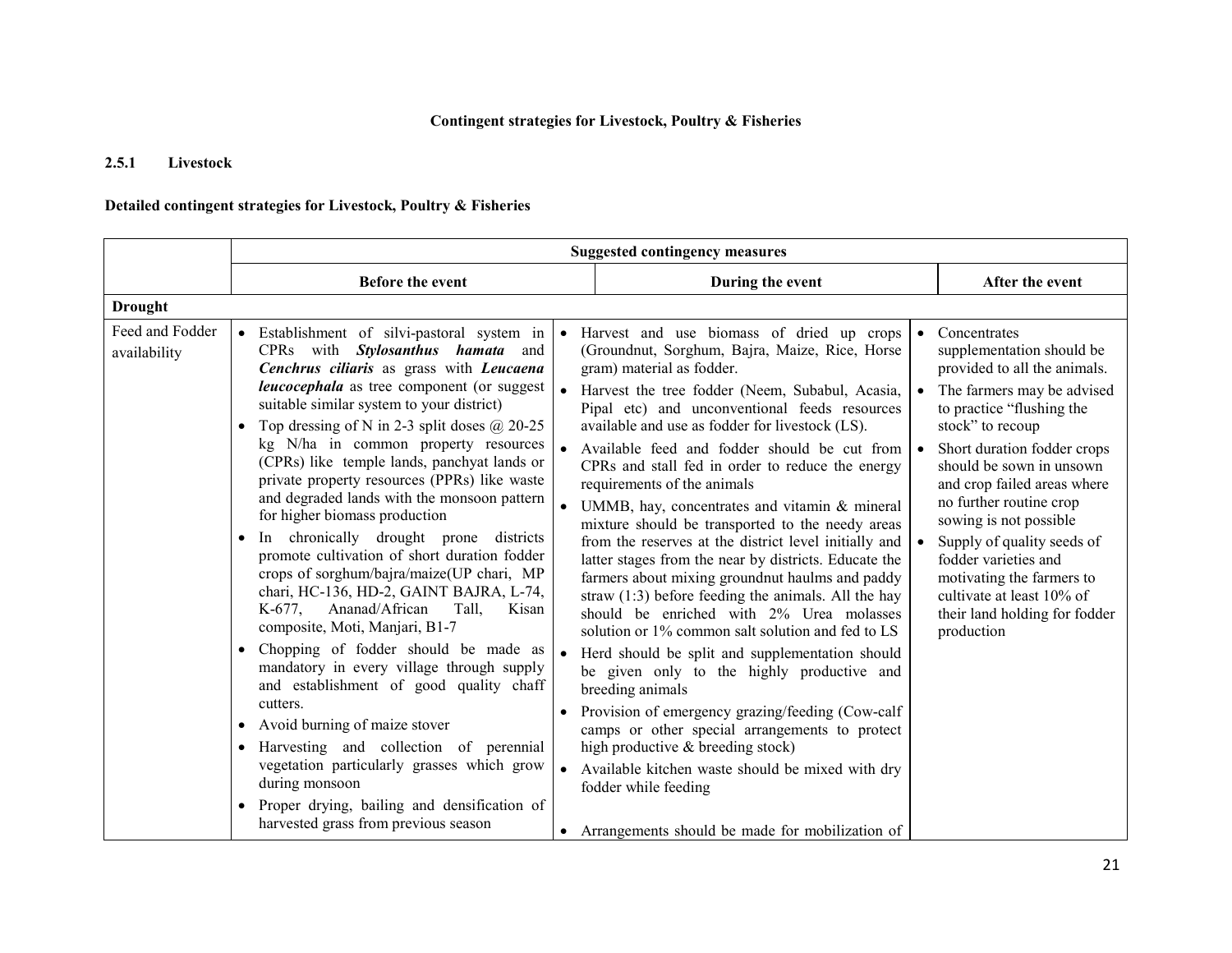|                                                   | • Creation of permanent fodder, feed and<br>fodder seed banks in all drought prone areas                                                                                                                                                                                                                                                                                                                                                     | small ruminants across the districts where no<br>exits<br>with<br>subsidized<br>road/rail<br>drought<br>transportation and temporary shelter provision for<br>the shepherds<br>Unproductive livestock should to be culled during<br>severe drought<br>Create transportation and marketing facilities for<br>the culled and unproductive animals<br>Supply silage and or hay on subsidized rates to the<br>farmers having high productive stock<br>Subsidized loans should be provided to the<br>livestock keepers                              |                                                                                                                                                                                                                                                                                                                                |
|---------------------------------------------------|----------------------------------------------------------------------------------------------------------------------------------------------------------------------------------------------------------------------------------------------------------------------------------------------------------------------------------------------------------------------------------------------------------------------------------------------|------------------------------------------------------------------------------------------------------------------------------------------------------------------------------------------------------------------------------------------------------------------------------------------------------------------------------------------------------------------------------------------------------------------------------------------------------------------------------------------------------------------------------------------------|--------------------------------------------------------------------------------------------------------------------------------------------------------------------------------------------------------------------------------------------------------------------------------------------------------------------------------|
| <b>Heat wave</b>                                  | As the district being chronically prone to heat<br>waves the following permanent measures are<br>suggested<br>Plantation of trees like Neem, Pipal,<br>i)<br>Subabul around the shed<br>Spreading of husk/straw/coconut leaves<br>$\overline{11}$<br>over the roof top of the shed<br>iii) Water sprinklers / foggers in the animal<br>shed<br>iv) Application of white reflector paint on<br>the roof to reduce thermal radiation<br>effect | Allow the animals preferably early in the morning<br>or late in the evening for grazing during heat<br>waves<br>Feed green fodder/silage / concentrates during day<br>$\bullet$<br>time and roughages / hay during night time in case<br>of heat waves<br>Put on the foggers / sprinkerlers during heat<br>weaves in case of high productive animals<br>In severe cases, vitamin $^{\circ}$ C $^{\circ}$ (5-10ml per litre) and<br>electrolytes (Electral powder $\omega$ 20g per litre)<br>should be added in water during severe heat waves. | Feed the animals as per<br>routine schedule<br>Allow<br>the animals<br>for<br>grazing (normal timings)                                                                                                                                                                                                                         |
| <b>Health</b> and<br><b>Disease</b><br>management | • Timely vaccination (as per enclosed<br>vaccination schedule) against all endemic<br>diseases<br>• Procurement of emergency medicines and<br>medical kits<br>• Surveillance and disease monitoring network<br>to be established at Joint Director (Animal<br>Husbandry) office in the district                                                                                                                                              | • Carryout deworming to all animals entering into<br>relief camps<br>• Identification and quarantine of sick animals<br>• Constitution of Rapid Action Veterinary Force<br>• Performing ring vaccination (8 km radius) in case of<br>any outbreak<br>• Restricting movement of livestock in case of any<br>epidemic<br>• Rescue of sick and injured animals and their<br>treatment                                                                                                                                                             | • Conducting<br>animal<br>${\rm mass}$<br>health camps<br>• Conducting fertility camps<br>• Mass deworming camps<br>• Farmers should be advised to<br>breed their milch animals<br>during July-September so that<br>the peak milk production<br>does not coincide with mid<br>summer<br>• Keeping vigil on disease<br>outbreak |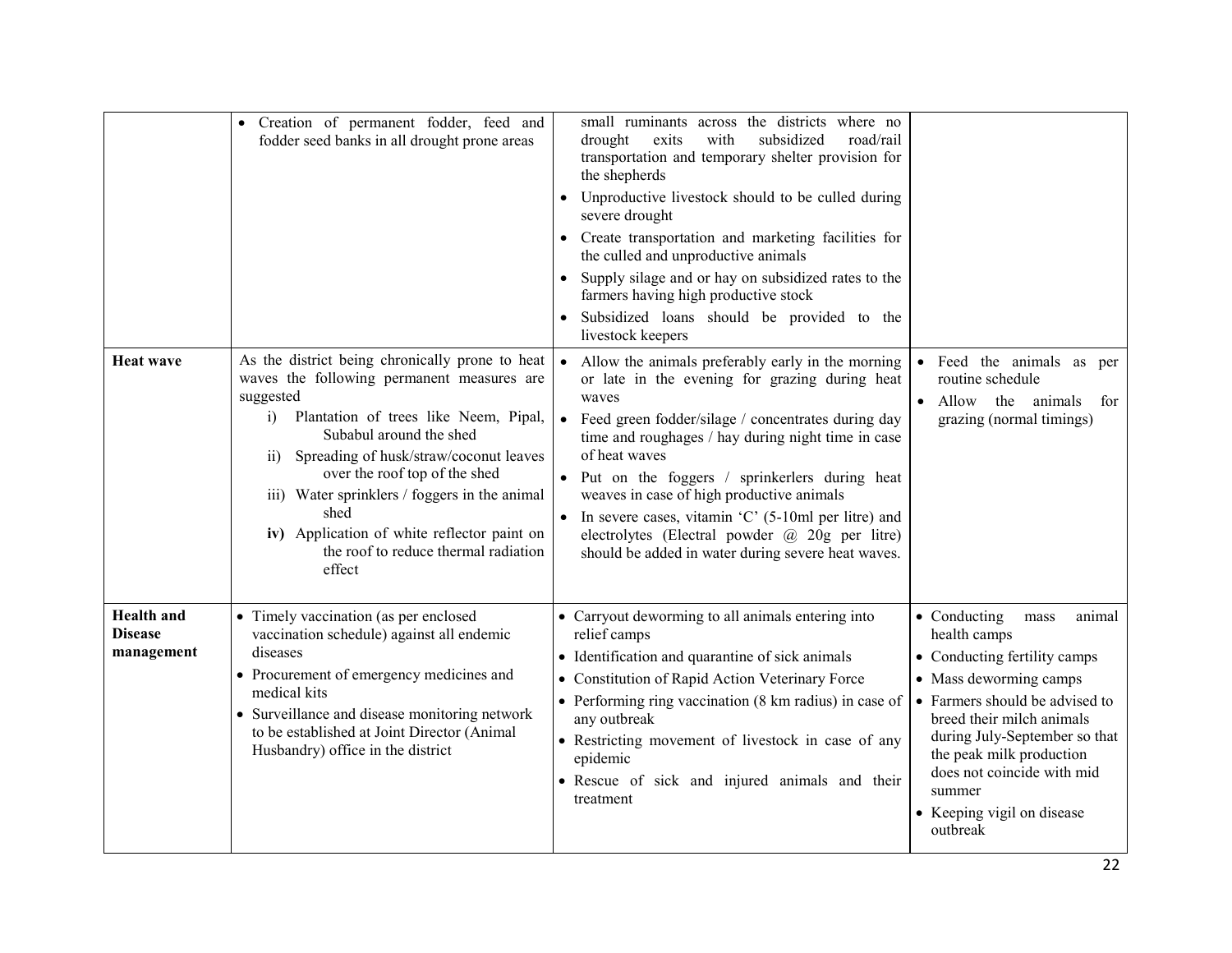| Insurance             | • Encouraging insurance of livestock                                                                                                                                                                                                                                                 | • Listing out the details of the dead animals                               | • Submission<br>for<br>insurance<br>claim and availing insurance<br>benefit<br>• Purchase of new productive<br>animals |
|-----------------------|--------------------------------------------------------------------------------------------------------------------------------------------------------------------------------------------------------------------------------------------------------------------------------------|-----------------------------------------------------------------------------|------------------------------------------------------------------------------------------------------------------------|
| <b>Drinking water</b> | • Identification of water resources<br>• Rain water harvesting and create water<br>bodies/watering points (when water is scarce<br>use only as drinking water for animals)<br>• Construction of drinking water tanks in<br>herding places/village junctions/relief camp<br>locations | of<br>animals<br>wallowing<br>Restrict<br>water  <br>in<br>bodies/resources | • Bleach $(0.1\%)$ drinking water<br>water sources<br>• Provide clean drinking water                                   |

### Vaccination programme for cattle and buffalo

| <b>Disease</b>                | Age and season at vaccination     |
|-------------------------------|-----------------------------------|
| Anthrax                       | In endemic areas only, Feb to May |
| Haemorrhagic septicaemia (HS) | May to June                       |
| Black quarter (BQ)            | May to June                       |
| Foot and mouth disease (FMD)  | July/August and November/December |

### Vaccination schedule in small ruminants (Sheep & Goat)

| <b>Disease</b>                   | <b>Season</b>                 |
|----------------------------------|-------------------------------|
| Foot and mouth disease (FMD)     | Preferably in winter / autumn |
| Peste des Petits Ruminants (PPR) | Preferably in January         |
| Black quarter (BQ)               | May / June                    |
| Enterotoxaemia (ET)              | May                           |
| Haemorrhagic septicaemia (HS)    | March / June                  |
| Sheep pox $(SP)$                 | November                      |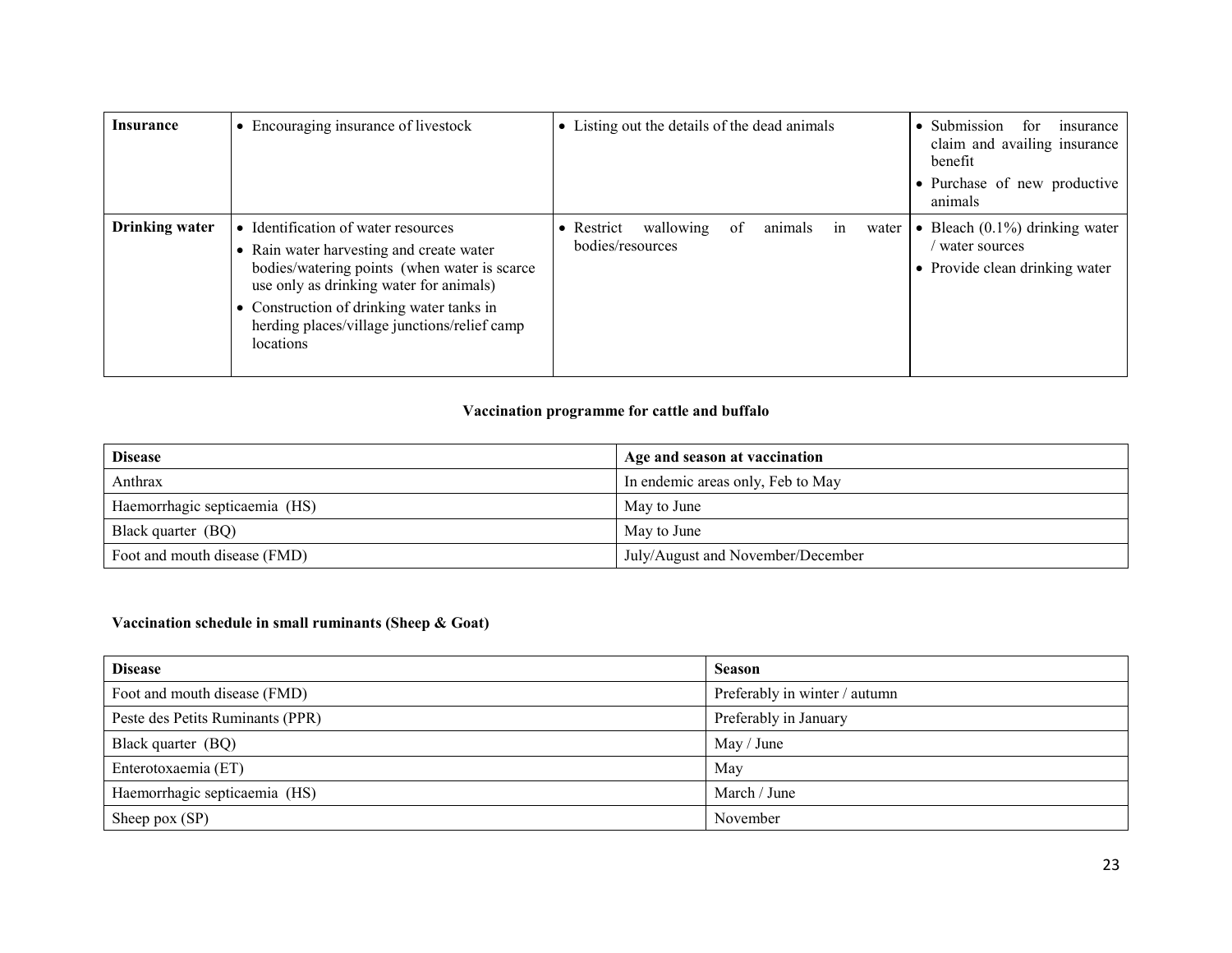# 2.5.2 Poultry

|                                   | <b>Suggested contingency measures</b>                                                                                |                                                                                                                                                                                                                                                                                           |                                                                                                                          |  |  |
|-----------------------------------|----------------------------------------------------------------------------------------------------------------------|-------------------------------------------------------------------------------------------------------------------------------------------------------------------------------------------------------------------------------------------------------------------------------------------|--------------------------------------------------------------------------------------------------------------------------|--|--|
|                                   | Before the event <sup>a</sup>                                                                                        | During the event                                                                                                                                                                                                                                                                          | After the event                                                                                                          |  |  |
| <b>Drought</b>                    |                                                                                                                      |                                                                                                                                                                                                                                                                                           |                                                                                                                          |  |  |
| Shortage of feed ingredients      | Storing of house hold grain like<br>maize, broken rice, bajra etc, in to<br>use as feed in case of severe<br>drought | Supplementation only for productive birds<br>$\bullet$<br>with house hold grain<br>Supplementation of shell grit (calcium) for<br>laying birds<br>Culling of weak birds<br>$\bullet$                                                                                                      | Supplementation to all survived birds                                                                                    |  |  |
| Drinking water                    |                                                                                                                      | Use water sanitizers or offer cool drinking<br>water                                                                                                                                                                                                                                      |                                                                                                                          |  |  |
| Health and disease<br>management  | Culling of sick birds.<br>Deworming and vaccination<br>against RD and fowl pox                                       | Mixing of Vit. A, D, E, K and B-complex<br>including vit C in drinking water (5ml in one<br>litre water)                                                                                                                                                                                  | • Hygiene and sanitation of poultry<br>house<br>• Disposal of dead birds by burning /<br>burying with lime powder in pit |  |  |
| <b>Heat wave</b>                  |                                                                                                                      |                                                                                                                                                                                                                                                                                           |                                                                                                                          |  |  |
| Shelter/environment<br>management | Provision of proper shelter with<br>good ventilation                                                                 | In severe cases, foggers/water<br>$\bullet$<br>sprinklers/wetting of hanged gunny bags<br>should be arranged<br>Don't allow for scavenging during mid day<br>$\bullet$                                                                                                                    | Routine practices are followed                                                                                           |  |  |
| Health and disease<br>management  | Deworming and vaccination<br>against RD and fowl pox                                                                 | Supplementation of house hold grain<br>$\bullet$<br>Provide cool and clean drinking water with<br>$\bullet$<br>electrolytes and vit. C (5-10 ml per litre)<br>In hot summer, add anti-stress probiotics in<br>$\bullet$<br>drinking water or feed (Reestobal etc., 10-<br>20ml per litre) | Routine practices are followed                                                                                           |  |  |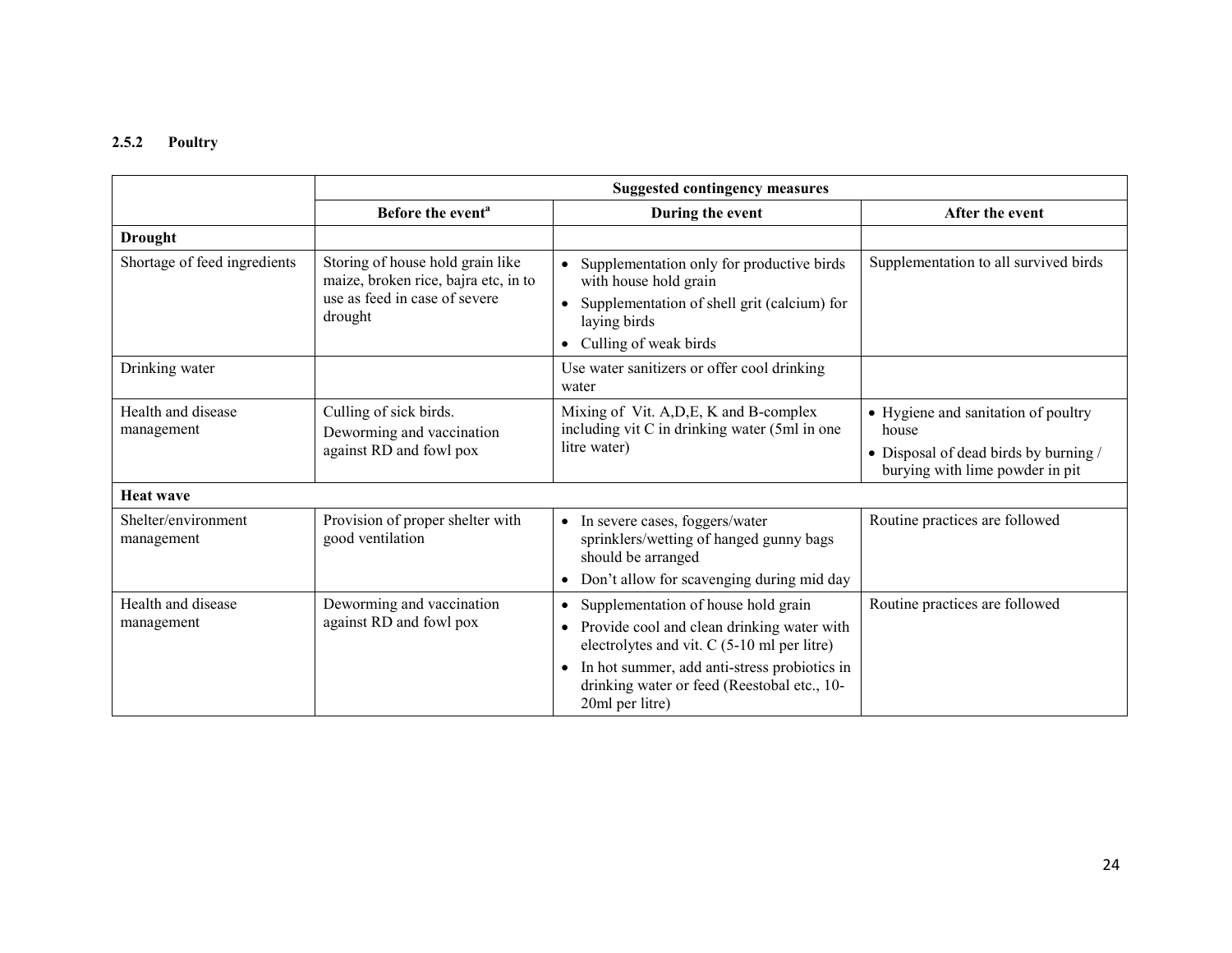### 2.5.3 Fisheries/ Aquaculture

|                                                                         | <b>Suggested contingency measures</b>                                                                                               |                                                                                                                            |                                                                                                                                      |
|-------------------------------------------------------------------------|-------------------------------------------------------------------------------------------------------------------------------------|----------------------------------------------------------------------------------------------------------------------------|--------------------------------------------------------------------------------------------------------------------------------------|
|                                                                         | Before the event <sup>a</sup>                                                                                                       | During the event                                                                                                           | After the event                                                                                                                      |
| 1) Drought                                                              |                                                                                                                                     |                                                                                                                            |                                                                                                                                      |
| A. Capture                                                              |                                                                                                                                     |                                                                                                                            |                                                                                                                                      |
| Inland                                                                  |                                                                                                                                     |                                                                                                                            |                                                                                                                                      |
| (i) Shallow water depth due to<br>insufficient rains/inflow             | Stocking of advnced fingerlings in<br>half or even less than the normal<br>stocking density or stocking of<br>common carp seed      | Immediate harvesting or decreasing<br>the density commensurate with the<br>water quantity.                                 | De weeding and deepening of tank to<br>ensure retention of water for a longer<br>period and provision of employment<br>under MGNREGP |
| (ii) Changes in water quality                                           | Regular monitoring of water quality<br>parameters and application of<br>geolites, soil probiotics, etc to<br>maintain water qaulity | Immediate harvesting or changing<br>the water quality by application of<br>sanitisers.                                     | Removal of top layer, deep ploughing<br>of tank and application of lime                                                              |
| (iii) Any other                                                         |                                                                                                                                     |                                                                                                                            |                                                                                                                                      |
| <b>B.</b> Aquaculture                                                   |                                                                                                                                     |                                                                                                                            |                                                                                                                                      |
| (i) Shallow water in ponds due to<br>insufficient rains/inflow          | Crop holiday or going for stocking of<br>yearlings by reducing the density<br>according to availability of water                    | Harvesting of fish and leaving the<br>pond fallow till next season                                                         | Removal of top layer, deep ploughing<br>of tank and application of lime                                                              |
| (ii) Impact of salt load build up in<br>ponds / change in water quality | Stocking of salinity tolerant fish /<br>shrimp, application of geolites and<br>other buffers                                        | Frenquent change of water with<br>fresh water                                                                              | Frequent draining of the pond with<br>fresh water, removal of top layers                                                             |
| (iii) Any other                                                         |                                                                                                                                     |                                                                                                                            |                                                                                                                                      |
| 2) Floods                                                               |                                                                                                                                     |                                                                                                                            |                                                                                                                                      |
| A. Capture                                                              |                                                                                                                                     |                                                                                                                            |                                                                                                                                      |
| Inland                                                                  |                                                                                                                                     |                                                                                                                            |                                                                                                                                      |
| (i) Average compensation paid due to<br>loss of human life              | Shifting the people from low lying<br>areas to relief camps                                                                         | Deployment of specially trained<br>persons for rescue operations by<br>providing life bouys, jackets, ropes,<br>boats, etc | Payment sufficient ex-gratia to the<br>families                                                                                      |
| (ii) No. of boats / nets/damaged                                        | Shifting and relocating boats and nets<br>to safer places when warnings are<br>issued, to avoid fishing, etc                        | Shifting and relocating boats and<br>nets to safer places                                                                  | Assessment of damages to boats and<br>nets and provision of boats and nets<br>for restoration of livelihoods                         |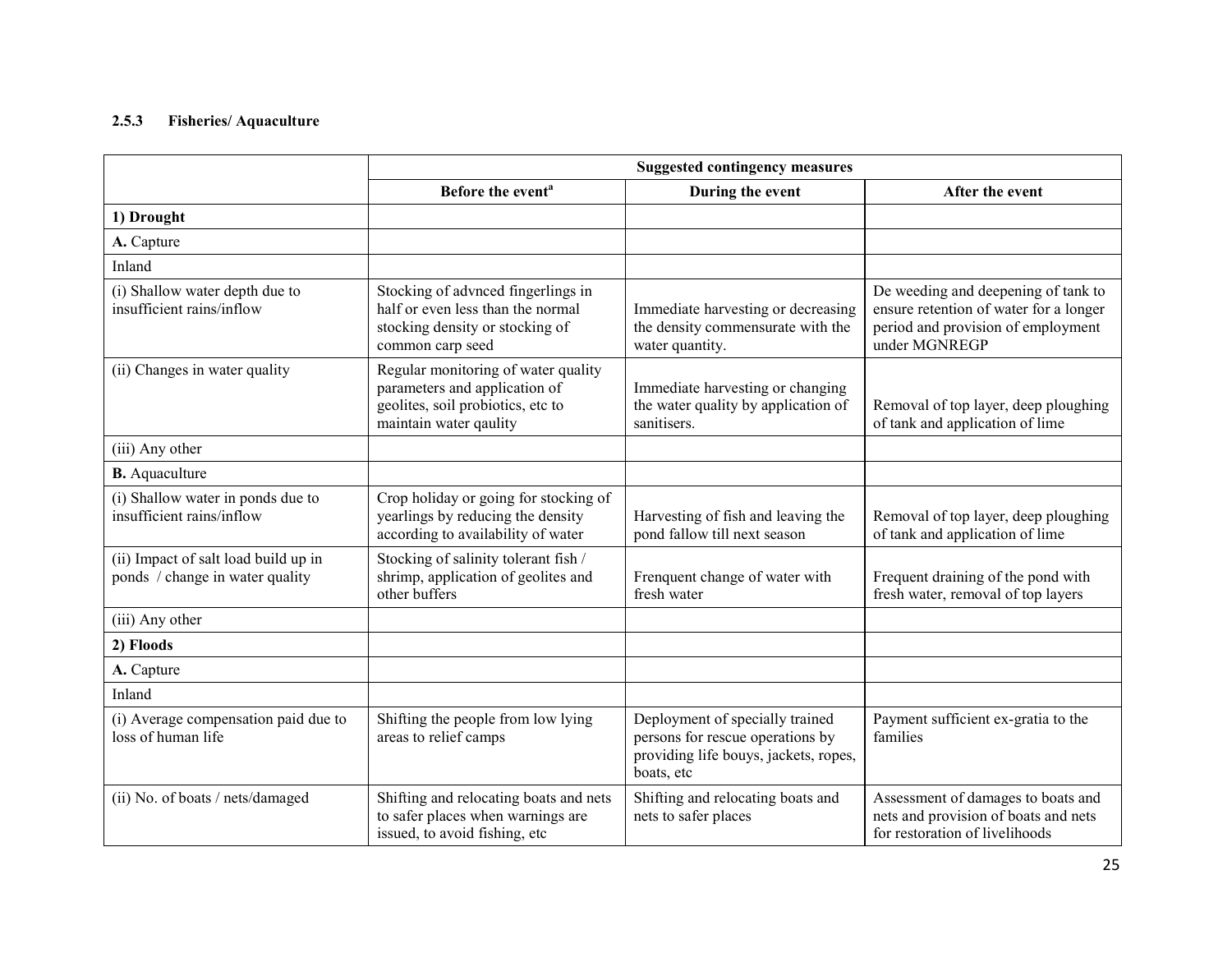| (iii) No.of houses damaged                              | Avoidance of construction of houses<br>in flood prone ares, construction of<br>pucca houses at elevated places,                                                              | Shifting of people by relief boats<br>to the relief camps                                                                                                                 | Assessment of damages to houses and<br>provision of compensation in case of<br>partial damage and sanction house<br>under existing schemes |
|---------------------------------------------------------|------------------------------------------------------------------------------------------------------------------------------------------------------------------------------|---------------------------------------------------------------------------------------------------------------------------------------------------------------------------|--------------------------------------------------------------------------------------------------------------------------------------------|
| (iv) Loss of stock                                      | Avoidance of surface species like<br>catla, silver carp since they are<br>vulnerable in tanks prone to floods,<br>erection of nets across the spill way or<br>just beyond it | Erection of nets at spill ways                                                                                                                                            | Taking up compensatory stocking                                                                                                            |
| (v) Changes in water quality                            |                                                                                                                                                                              | When dissolved oxygen levels go<br>down, aerators, recirculation of<br>water, etc are to be attempted to<br>maintain DO levels, going for<br>partial harvest, etc         |                                                                                                                                            |
| (vi) Health and diseases                                | Sometimes there may be heavy<br>accumulation of nutrients and organic<br>matter.                                                                                             | There may be break out of<br>Heamorrhagic septicimea. Addition<br>of antibiotics like Chloro Tetra<br>Cycline or Oxy Tetra Cycline to<br>the feed to constrol the disease | Removal of weeds, top layer of soil,<br>deep ploughing of tank and<br>application of lime, exposing to sun<br>light                        |
| <b>B.</b> Aquaculture                                   |                                                                                                                                                                              |                                                                                                                                                                           |                                                                                                                                            |
| (i) Inundation with flood water                         | Raising and rivetting the bunds,<br>construction of spill way to release<br>excess water, erection of nets to avoid<br>escape of fish                                        | Continuous pumping of excess<br>water, erection of nets low lying<br>areas                                                                                                | Strengthening of bunds, excavating<br>channels along the sides of the ponds<br>for free escape of water                                    |
| (ii) Water continuation and changes in<br>water quality |                                                                                                                                                                              | When dissolved oxygen levels go<br>down, aerators, recirculation of<br>water, etc are to be attempted to<br>maintain DO levels, going for<br>partial harvest, etc         |                                                                                                                                            |
| (iii) Health and diseases                               | Sometimes there may be heavy<br>accumulation of nutrients and organic<br>matter.                                                                                             | There may be break out of<br>Heamorrhagic septicimea. Addition<br>of antibiotics like Chloro Tetra<br>Cycline or Oxy Tetra Cycline to<br>the feed to control the disease  | Removal of weeds, top layer of soil,<br>deep ploughing of tank and<br>application of lime, exposing to sun<br>light                        |
| (iv) Loss of stock and inputs (feed,<br>chemicals etc)  | Advance erection of nets,<br>strengthening of bunds harvesting or<br>reducing the density                                                                                    | Suspension of feeding, application<br>of organic manures                                                                                                                  | Compensatory stocking, assessment<br>of values and payment of subsidy on<br>inputs                                                         |